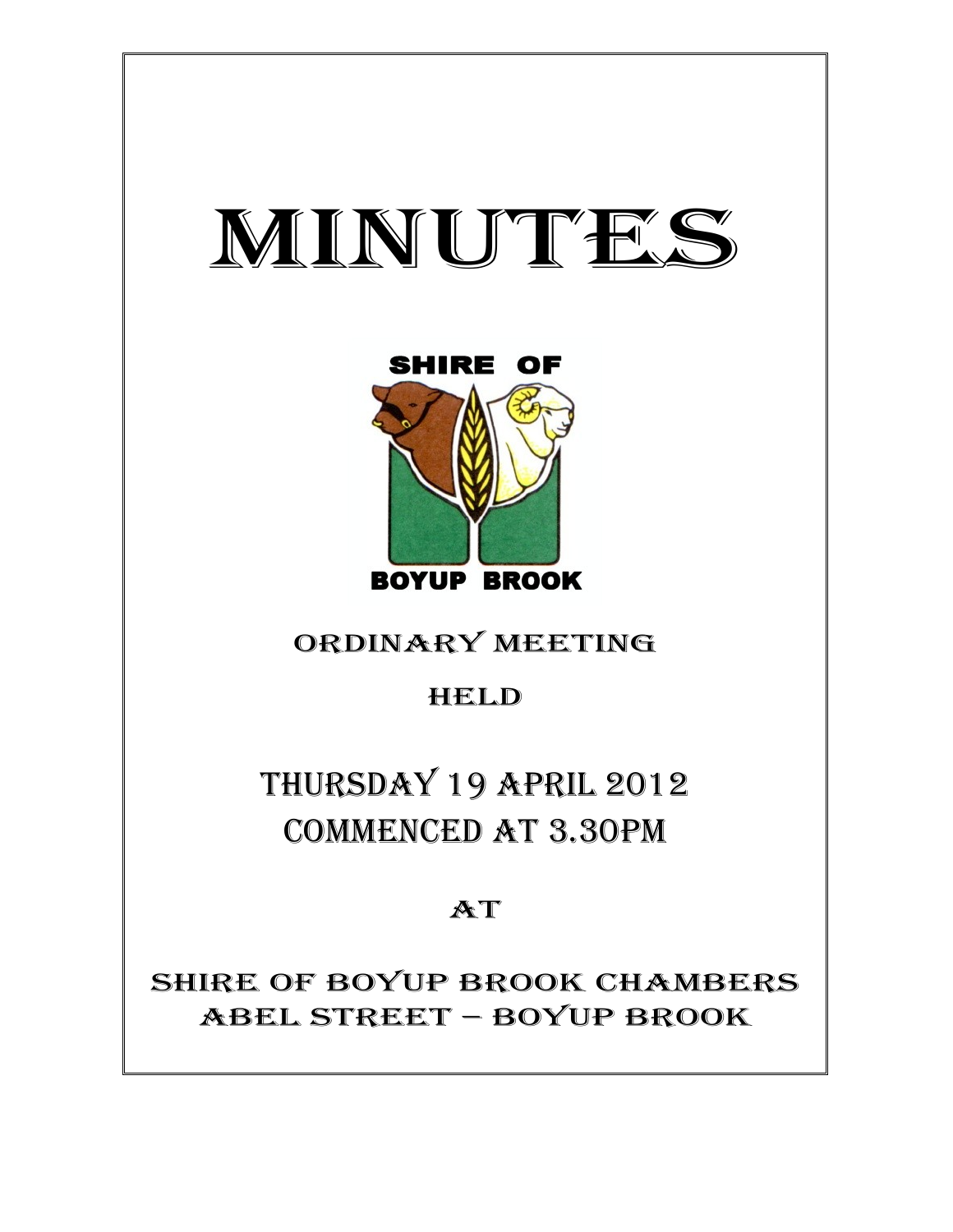# **TABLE OF CONTENTS**

| 1              | RECORD OF ATTENDANCE/APOLOGIES/LEAVE OF ABSENCE PREVIOUSLY APPROVED 2 |  |
|----------------|-----------------------------------------------------------------------|--|
| 1.1            |                                                                       |  |
| 1.2            |                                                                       |  |
| 1.3            |                                                                       |  |
| $\mathbf{2}$   |                                                                       |  |
| 2.1            |                                                                       |  |
| 2.2            |                                                                       |  |
| 3              |                                                                       |  |
| 4              |                                                                       |  |
| 5              |                                                                       |  |
| 6              |                                                                       |  |
| $\overline{7}$ |                                                                       |  |
| 8              |                                                                       |  |
| 8.1.1          |                                                                       |  |
| 8.2            |                                                                       |  |
|                |                                                                       |  |
|                |                                                                       |  |
| 8.3            |                                                                       |  |
|                |                                                                       |  |
|                |                                                                       |  |
|                |                                                                       |  |
|                |                                                                       |  |
|                |                                                                       |  |
|                |                                                                       |  |
|                |                                                                       |  |
|                |                                                                       |  |
| 9              |                                                                       |  |
| 10             |                                                                       |  |
| 11             |                                                                       |  |
| 12             |                                                                       |  |
| 13             |                                                                       |  |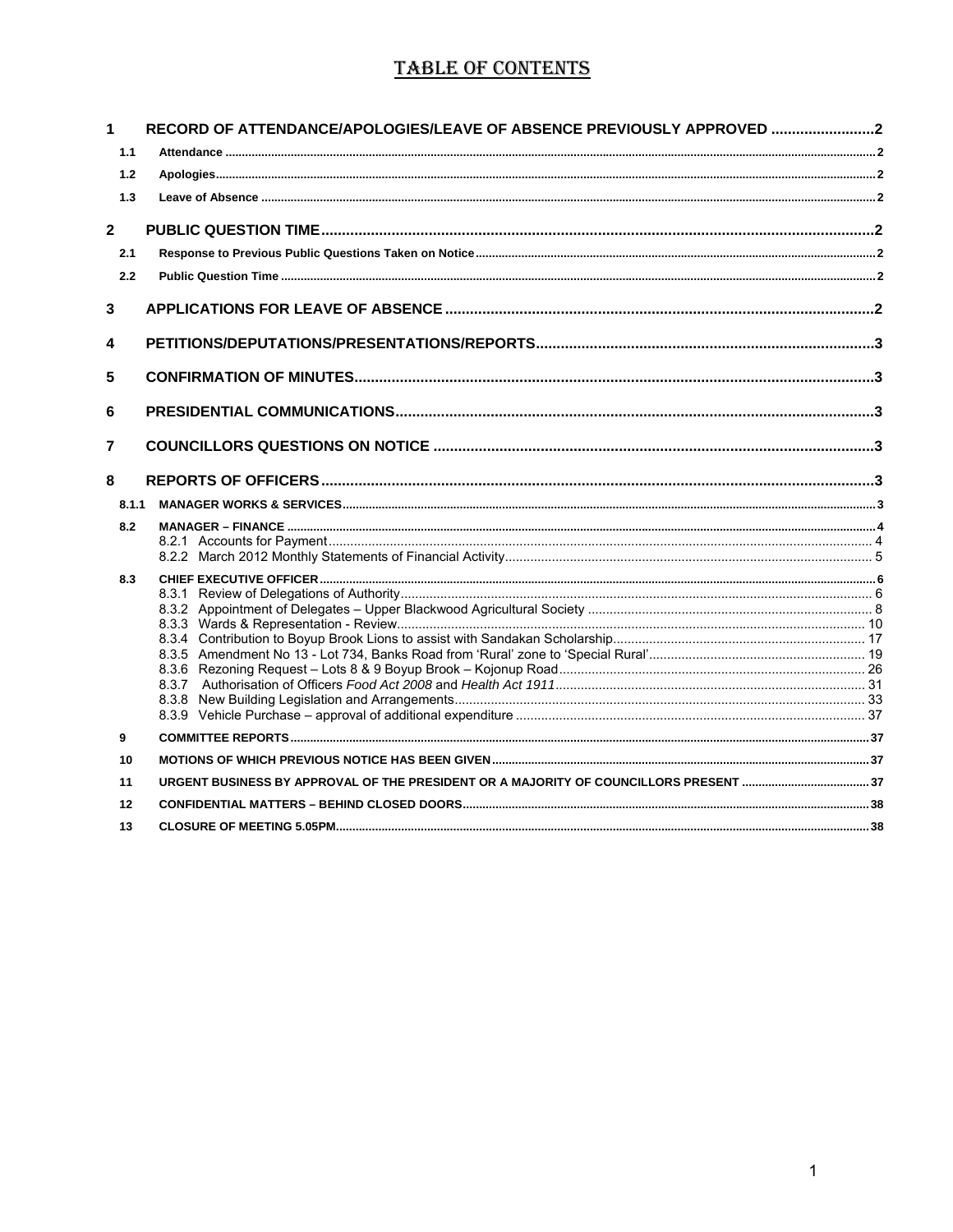# **1 RECORD OF ATTENDANCE/APOLOGIES/LEAVE OF ABSENCE PREVIOUSLY APPROVED**

# **1.1 Attendance**

- Cr K Moir Deputy Shire President Cr G Aird Cr E Biddle Cr P Kaltenrieder Cr B O'Hare Cr T Oversby Cr R Walker
- STAFF: Mr Alan Lamb (Chief Executive Officer) Mr John Eddy (Manager of Works & Services) Mrs Maria Lane (Executive Assistant)

PUBLIC: Nil

- **1.2 Apologies**
- **1.3 Leave of Absence** Cr M Giles – Shire President

# **2 PUBLIC QUESTION TIME**

**2.1 Response to Previous Public Questions Taken on Notice**

Nil

# **2.2 Public Question Time**

# **3 APPLICATIONS FOR LEAVE OF ABSENCE**

**MOVED: Cr Oversby SECONDED: Cr Biddle** 

**That Cr O'Hare be granted leave of absence for the May 2012 ordinary meeting of Council.** 

**CARRIED 7/0 Res 042/12** 

**MOVED: Cr Oversby SECONDED: Cr Moir** 

**That Cr Kaltenrieder be granted leave of absence for the July 2012 ordinary meeting of Council.** 

| <b>CARRIED 7/0</b> | <b>Res 043/12</b> |
|--------------------|-------------------|
|--------------------|-------------------|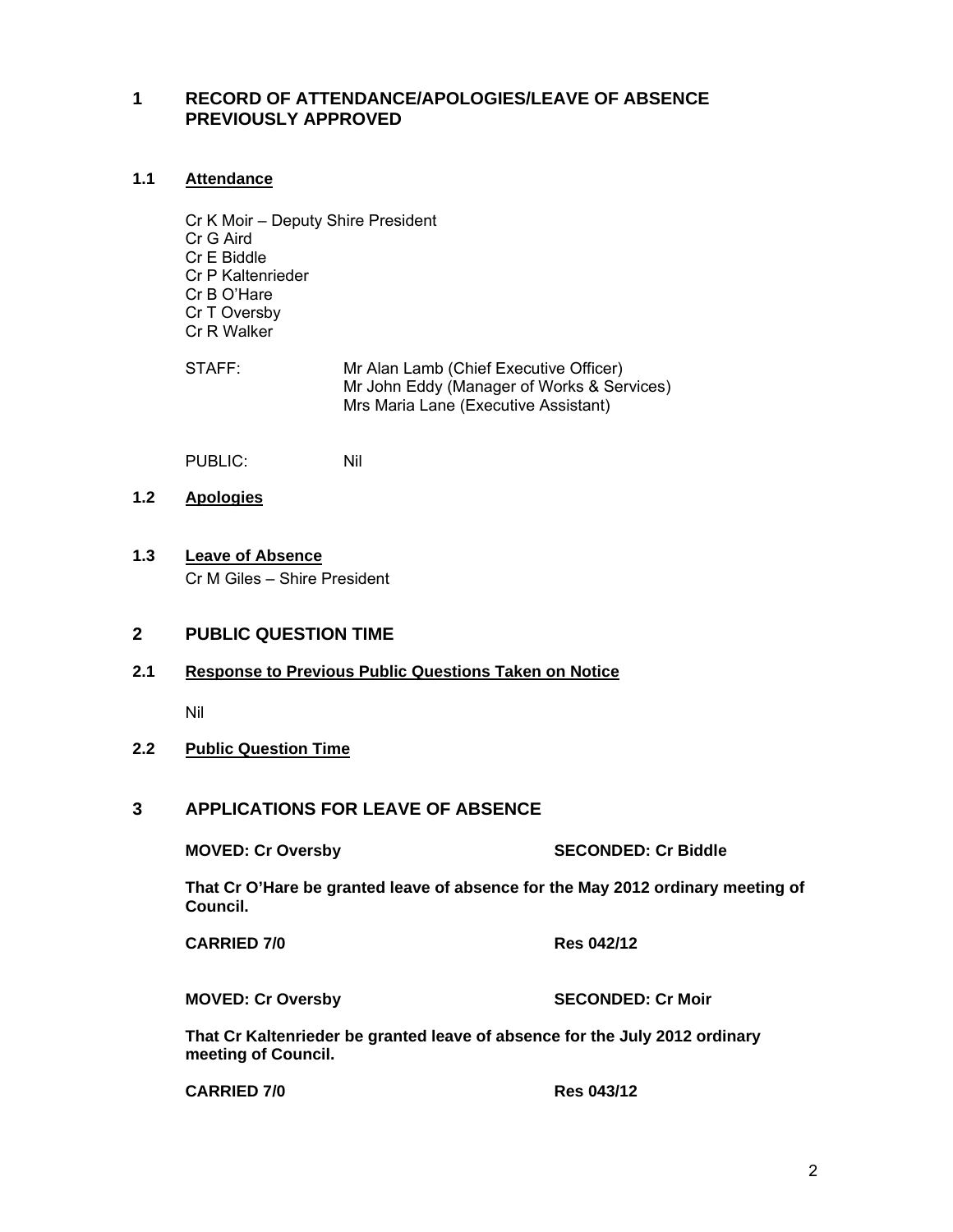# **4 PETITIONS/DEPUTATIONS/PRESENTATIONS/REPORTS**

Cr Biddle being a representative on the Boyup Brook District High School Board attended a meeting and spoke about the Strategic Plan/Business Plan.

Cr Kaltenrieder attended the Boyup Brook District High School's Anzac Service on 5<sup>th</sup> April 2012. He mentioned it was a good presentation from the students.

# **5 CONFIRMATION OF MINUTES**

**5.1 Ordinary Meeting of Council - Thursday 15 March 2012** 

# **COUNCIL DECISION & OFFICER RECOMMENDATION**

**MOVED: Cr Kaltenrieder SECONDED: Cr Biddle** 

**That the minutes of the Ordinary Meeting of Council held on Thursday 15 March 2012 be confirmed as an accurate record.** 

**CARRIED 7/0 Res 044/12** 

# **6 PRESIDENTIAL COMMUNICATIONS**  Nil

- **7 COUNCILLORS QUESTIONS ON NOTICE**  Nil
- **8 REPORTS OF OFFICERS** 
	- **8.1.1 MANAGER WORKS & SERVICES** Nil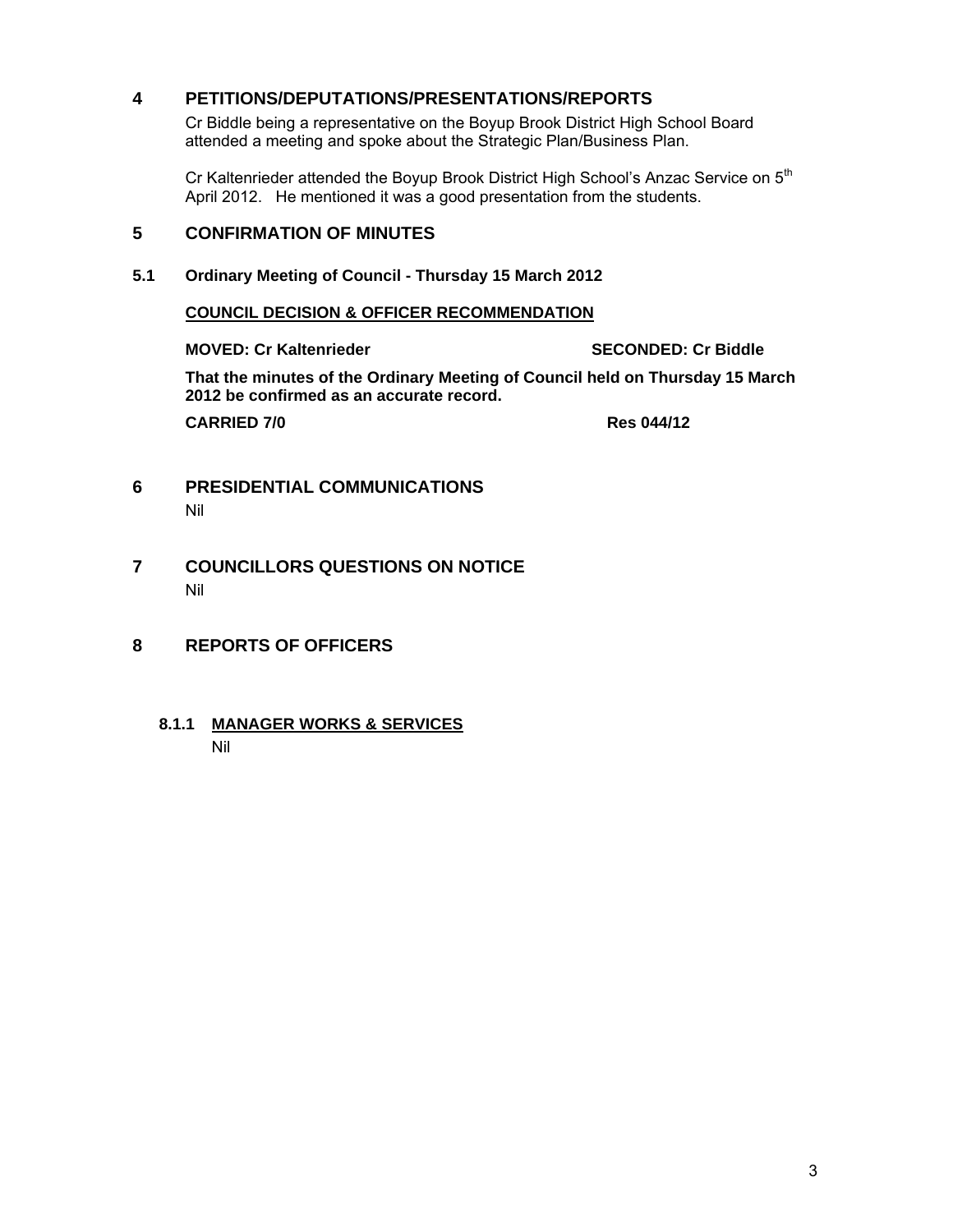# **8.2 MANAGER – FINANCE**

| 8.2.1 Accounts for Payment      |                                     |
|---------------------------------|-------------------------------------|
| Location:                       | Not applicable                      |
| <b>Applicant:</b>               | Not applicable                      |
| <b>File:</b>                    | FM/1/002                            |
| Disclosure of Officer Interest: | None                                |
| Date:                           | 12 April 2012                       |
| Author:                         | Kay Raisin - Finance Officer        |
| <b>Authorizing Officer:</b>     | Alan Lamb – Chief Executive Officer |
| <b>Attachments:</b>             | Yes – List of Accounts Paid         |
|                                 |                                     |

# **SUMMARY**

Report recommends the acceptance and approval of the Schedule of Accounts for Payment.

#### **BACKGROUND**

Invoices have been received during the month of April 2012.

 $\frac{1}{2}$  ,  $\frac{1}{2}$  ,  $\frac{1}{2}$  ,  $\frac{1}{2}$  ,  $\frac{1}{2}$  ,  $\frac{1}{2}$  ,  $\frac{1}{2}$  ,  $\frac{1}{2}$  ,  $\frac{1}{2}$  ,  $\frac{1}{2}$  ,  $\frac{1}{2}$  ,  $\frac{1}{2}$  ,  $\frac{1}{2}$  ,  $\frac{1}{2}$  ,  $\frac{1}{2}$  ,  $\frac{1}{2}$  ,  $\frac{1}{2}$  ,  $\frac{1}{2}$  ,  $\frac{1$ 

#### **COMMENT**

Accounts are presented for consideration or where paid by direct debit pursuant to the Council's "Authorisation to Make Payments" policy.

#### **CONSULTATION**

Nil

#### **STATUTORY OBLIGATIONS**

 Local Government (Financial Management) Regulations Act 1009, Regulation 12; and Regulations 13(3) (a) (b); 13(1); and 13(4).

#### **POLICY IMPLICATIONS**

Accounts are presented for consideration or where paid by direct debit pursuant to the Council's "Authorization to Make Payments" policy.

# **BUDGET/FINANCIAL IMPLICATIONS**

Account payments are in accordance with the adopted budget for 2011/12 or authorized by separate resolution.

#### **STRATEGIC IMPLICATIONS**

Nil

#### **VOTING REQUIREMENTS**

Simple Majority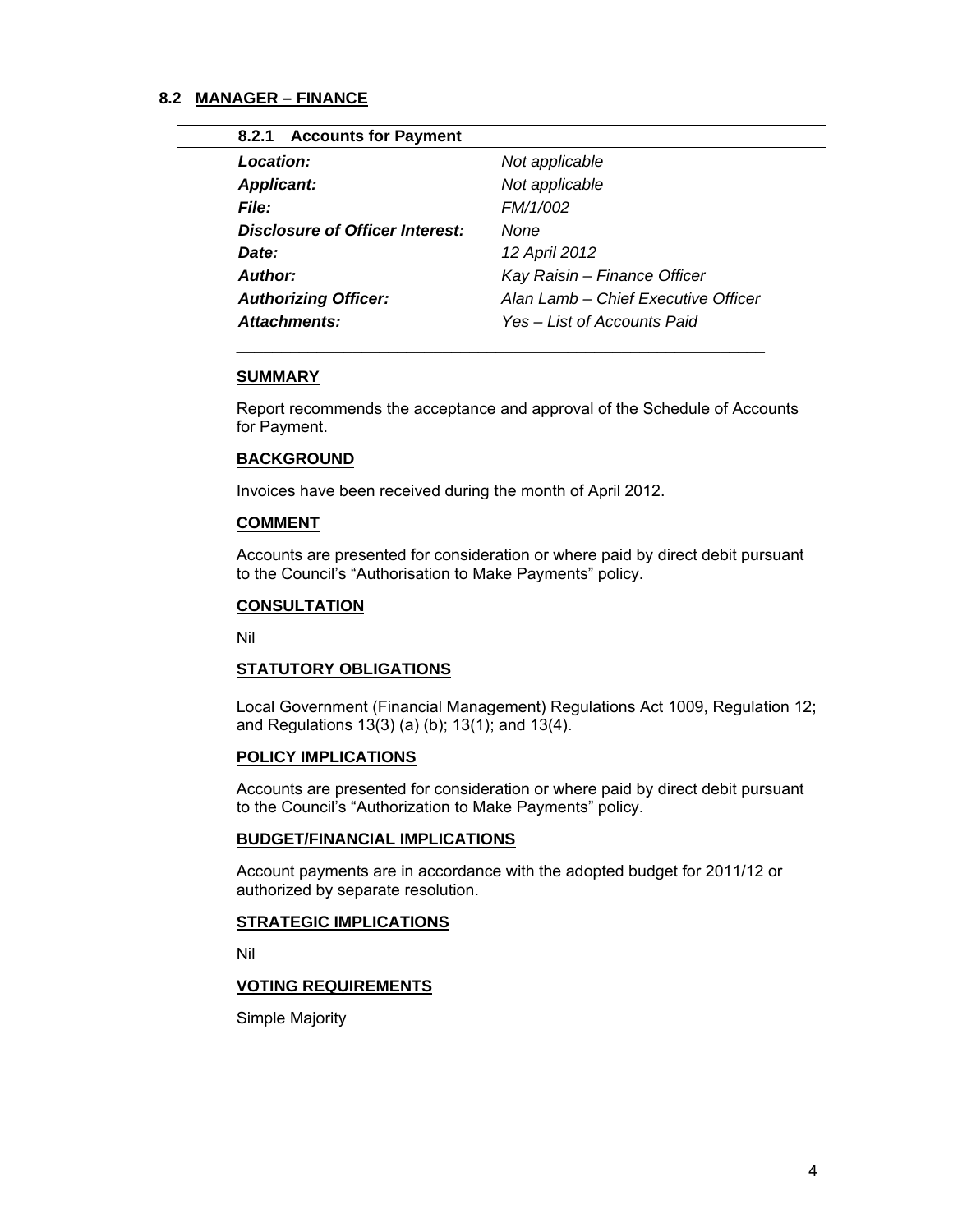#### **COUNCIL DECISION & OFFICER RECOMMENDATION – ITEM 8.2.1**

**MOVED: Cr O'Hare SECONDED: Cr Kaltenrieder** 

**That the payment of accounts for March 2012 as presented totalling \$610,537.78 and as represented by cheque voucher numbers 18908-18942 totalling \$84,148.78 and accounts paid by direct electronic payments through the Municipal Account totalling \$278,779.47 be endorsed.** 

#### **CARRIED 7/0 Res 045/12**

## **WITHDRAWN BY CEO – ITEM 8.2.2**

#### *Reason:*

*The attachments for item 8.2.2 were sent to Councillor's too late for adequate perusal and so are to be presented to the May Council meeting.* 

| Location:                                                            | Not applicable                                                                                 |  |
|----------------------------------------------------------------------|------------------------------------------------------------------------------------------------|--|
| <b>Applicant:</b>                                                    | Not applicable                                                                                 |  |
| <b>File:</b>                                                         | FM/10/003                                                                                      |  |
| <b>Disclosure of Officer Interest:</b>                               | None                                                                                           |  |
| Date:                                                                | 12 April 2012                                                                                  |  |
| <b>Author:</b><br><b>Authorizing Officer:</b><br><b>Attachments:</b> | Kay Raisin - Finance Officer<br>Alan Lamb - Chief Executive Officer<br>Yes – Financial Reports |  |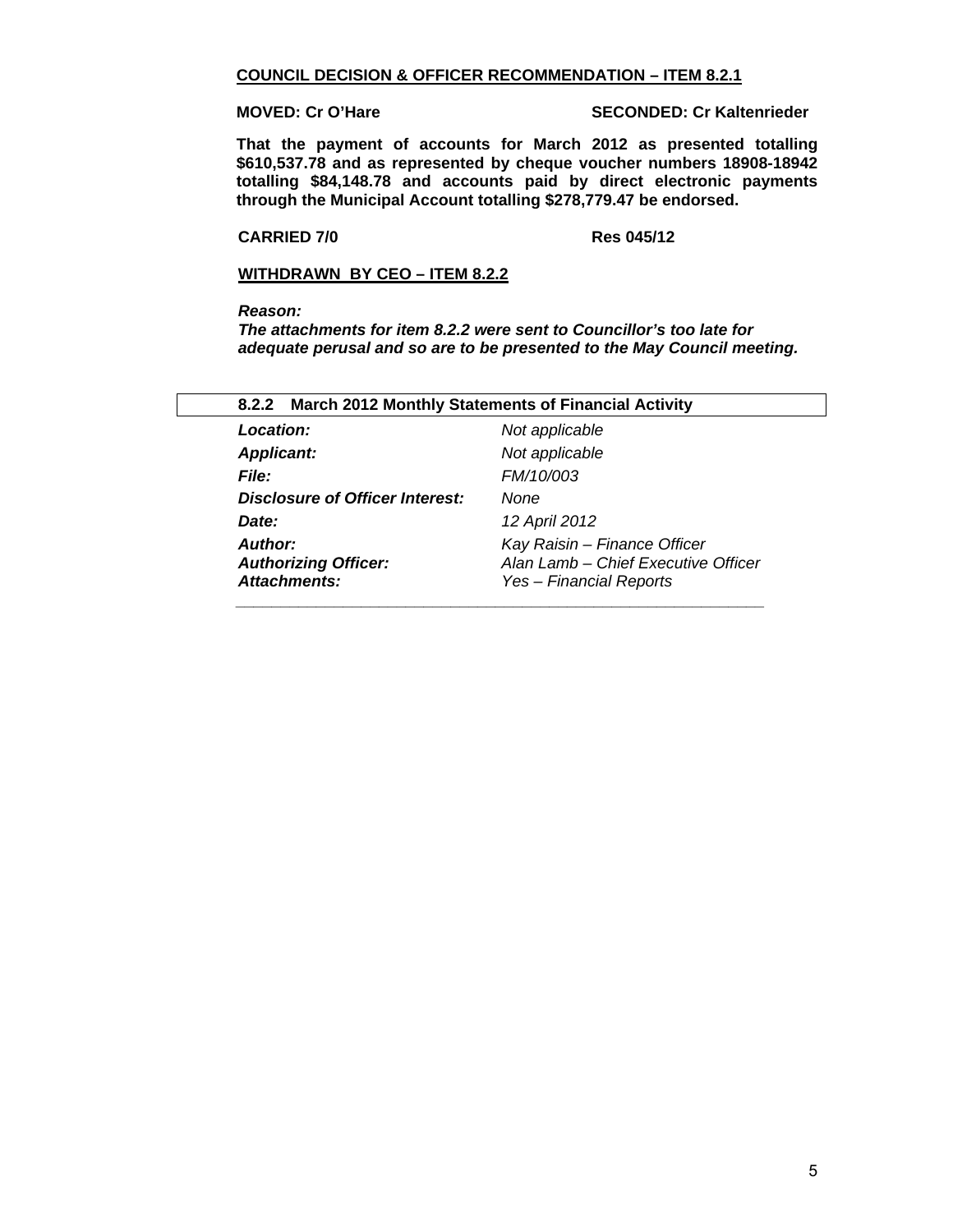# **8.3 CHIEF EXECUTIVE OFFICER**

#### **8.3.1 Review of Delegations of Authority**

| <b>Location:</b>                | Shire of Boyup Brook                                                                         |
|---------------------------------|----------------------------------------------------------------------------------------------|
| <b>Applicant:</b>               | Shire of Boyup Brook                                                                         |
| <b>File:</b>                    | GO/15/004                                                                                    |
| Disclosure of Officer Interest: | Nil                                                                                          |
| <i>Date:</i>                    | 9 April 2012                                                                                 |
| <b>Author:</b>                  | Alan Lamb – Chief Executive Officer                                                          |
| <b>Authorizing Officer:</b>     | Not applicable                                                                               |
| Attachments:                    | Yes - current Register of Delegations of<br>Authority Manual & Proposed<br>New<br>Delegation |

#### **SUMMARY**

This item reviews the existing Delegations of Authority and recommends that the existing delegations continue without change.

\_\_\_\_\_\_\_\_\_\_\_\_\_\_\_\_\_\_\_\_\_\_\_\_\_\_\_\_\_\_\_\_\_\_\_\_\_\_\_\_\_\_\_\_\_\_\_\_\_\_\_\_\_\_\_\_\_\_\_\_\_\_\_\_

#### **BACKGROUND**

Local Government Act 1995 section 5.42(1) states a local government may delegate to the CEO the exercise of any of its powers or the discharge of any of its duties under this Act other than those referred to in section 5.43. Local Government Act 1995 section 5.46(2) states At least once every financial year, delegations made under this Division are to be reviewed by the delegator.

Council last reviewed its delegations at the June 2011 Council meeting.

#### **COMMENT**

An extensive review of the Shire of Boyup Brook Delegations of Authority conducted in February 2009 and it is suggested that no further changes are needed at this time.

#### **CONSULTATION**

Manager of Works and Services Manager of Finance Health and Building Officer

#### **STATUTORY OBLIGATIONS**

Local Government Act 1995 (various sections) Local Government Act (Administration) Regulations 1996 Local Government Act (Functions and General) Regulations 1996 Occupational Safety and Health Act 1984 and Regulations 1986 Local Government (Financial Management) Regulations 1996 Local Government (Miscellaneous Provisions) Act 1960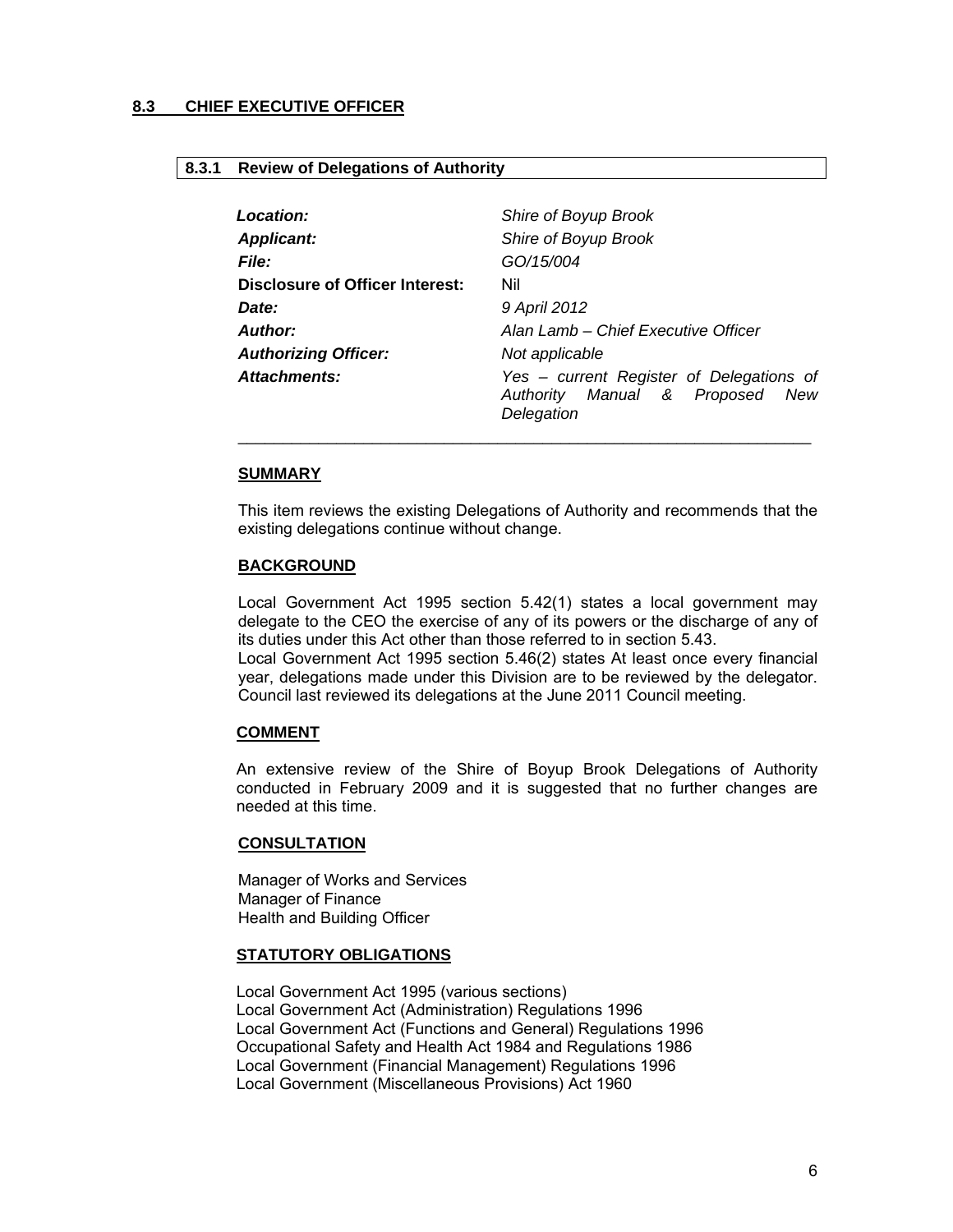#### **POLICY IMPLICATIONS**

Nil

# **BUDGET/FINANCIAL IMPLICATIONS**

The adoption and implementation of this Delegations Authority will not require any additional expenditure.

#### **STRATEGIC IMPLICATIONS**

The Delegations of Authority will assist with the delivery of "Best Practice" within the industry.

# **SUSTAINABILITY IMPLICATIONS**

- ¾ **Environmental:** 
	- There are no known environmental issues at this stage.
- ¾ **Economic:**
	- There are no known economic issues at this stage.
- ¾ **Social:**

There are no known social issues at this stage.

# **VOTING REQUIREMENTS**

Absolute Majority

### **COUNCIL DECISION & OFFICER RECOMMENDATION – ITEM 8.3.1**

### **MOVED: Cr Biddle SECONDED: Cr Walker**

**That Council adopt the Delegations of Authority as presented and the same be implemented as from 19 April 2012 until further notice.** 

**CARRIED BY ABSOLUTE MAJORITY 7/0 Res 046/12**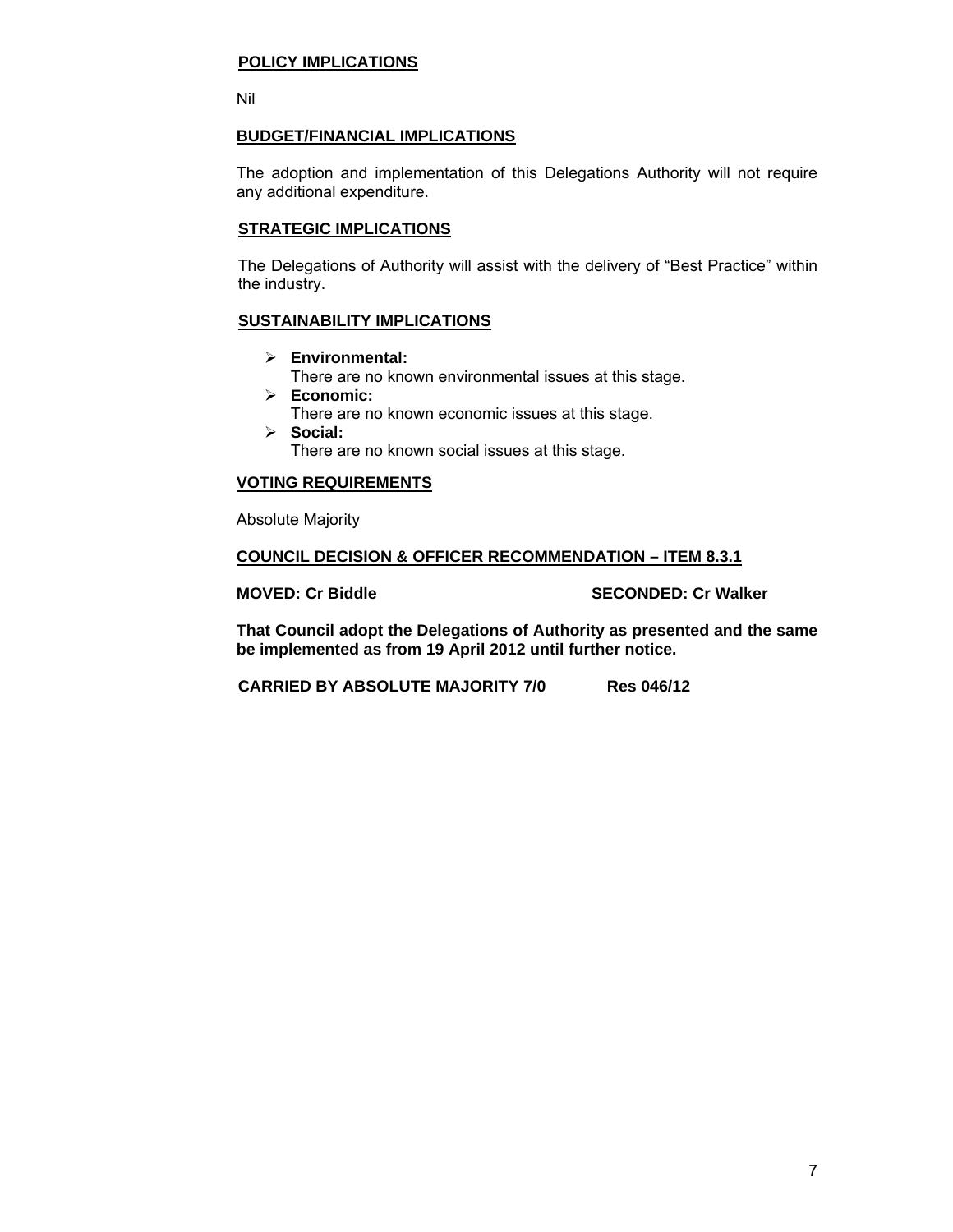#### **Impartiality Interest**

Cr Oversby declared an impartiality interest in the following item due to being the Vice President of the Upper Blackwood Agricultural Society.

#### **8.3.2 Appointment of Delegates – Upper Blackwood Agricultural Society**

| Location:                       | N/a                |
|---------------------------------|--------------------|
| <b>Applicant:</b>               | <b>UBAS</b>        |
| <b>File:</b>                    |                    |
| Disclosure of Officer Interest: | None               |
| Date:                           | 12/4/2012          |
| Author:                         | Alan lamb          |
| <b>Authorizing Officer:</b>     | Not applicable     |
| Attachments:                    | <b>UBAS</b> letter |
|                                 |                    |

# **SUMMARY**

The purpose of this report is to put before Council the Upper Blackwood Agricultural Society's request that Council delegate a Councillor to attend Society meetings with a recommendation that a Councillor be delegated.

## **BACKGROUND**

The UBAS Committee meets monthly.

#### **COMMENT**

It is recommended that Council appoint a delegate to the UBAS Committee.

#### **CONSULTATION**

Nil

#### **STATUTORY OBLIGATIONS**

Nil

# **POLICY IMPLICATIONS**

Nil

# **BUDGET/FINANCIAL IMPLICATIONS**

Nil

# **STRATEGIC IMPLICATIONS**

Nil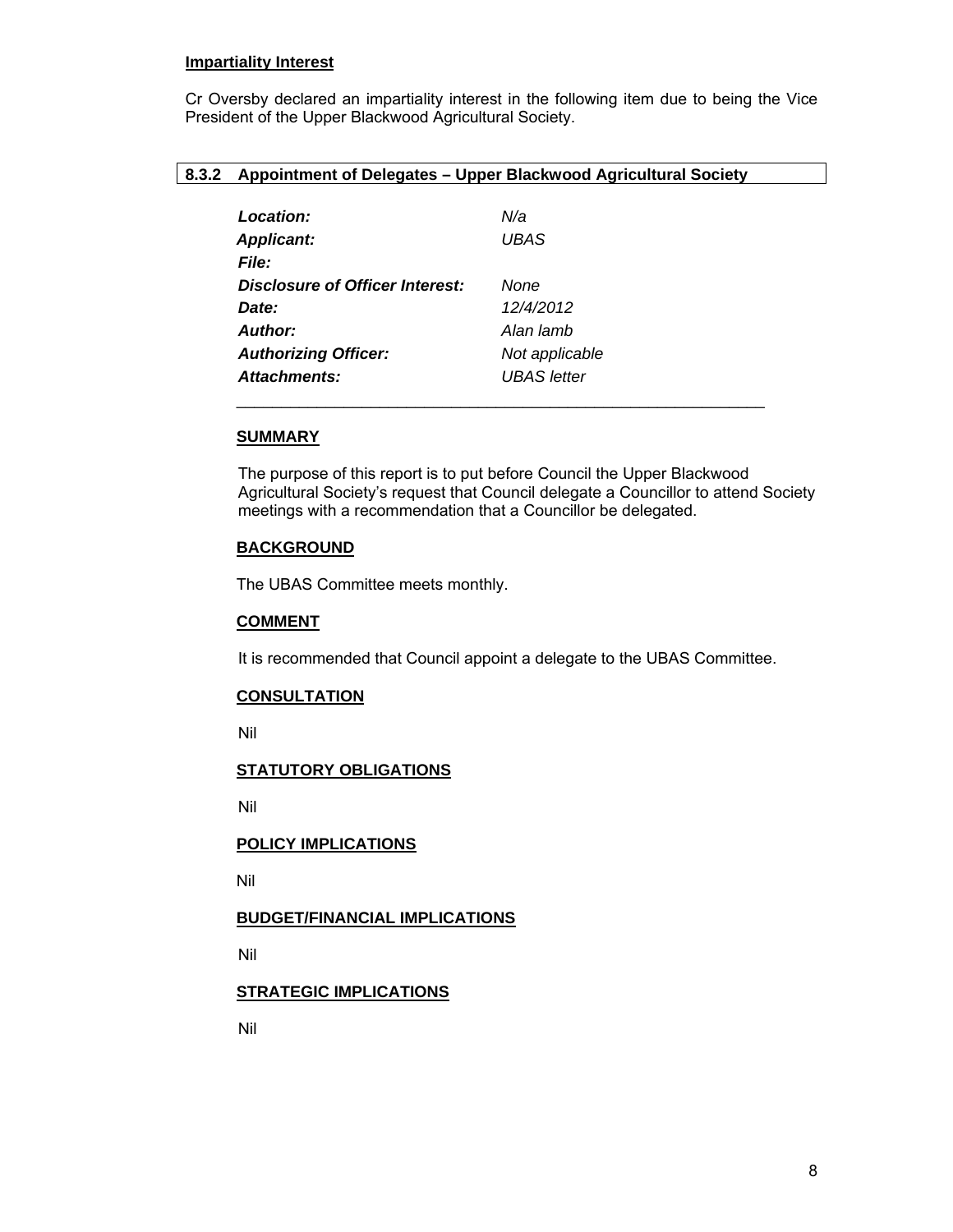# **SUSTAINABILITY IMPLICATIONS**

¾ **Environmental** 

There are no known significant environmental issues.

- ¾ **Economic**  There are no known significant economic issues.
- ¾ **Socia**l

There are no known significant social issues.

# **VOTING REQUIREMENTS**

Simple majority

### **COUNCIL DECISION & OFFICER RECOMMENDATION – ITEM 8.3.2**

**MOVED: Cr Walker SECONDED: Cr Biddle** 

**That Council appoint Councillor Oversby to be its representative for the Upper Blackwood Agricultural Society's Committee.** 

**CARRIED 7/0 Res 047/12**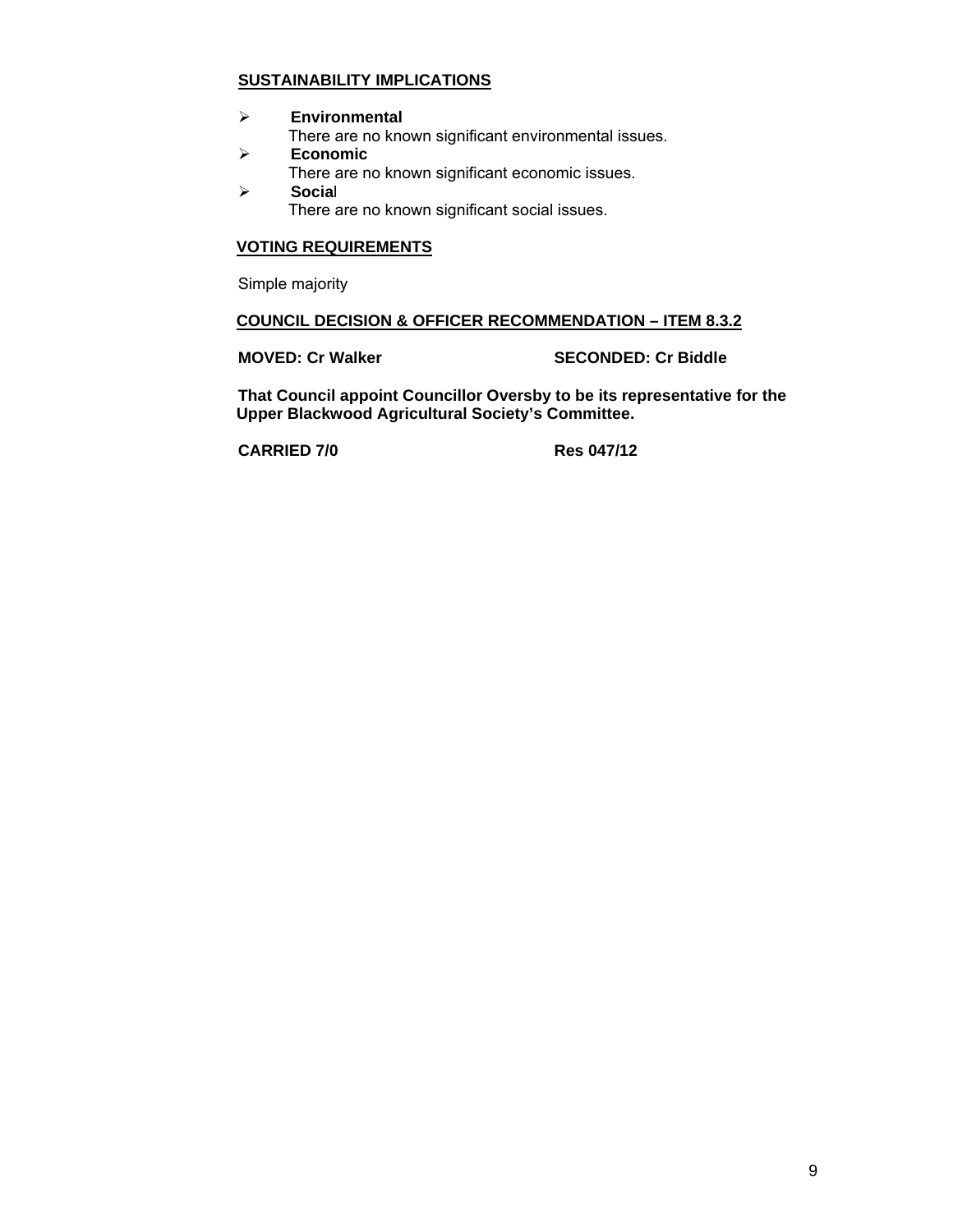# **8.3.3 Wards & Representation - Review**

| Location:                              | N/A                                                                                                        |  |  |  |
|----------------------------------------|------------------------------------------------------------------------------------------------------------|--|--|--|
| <b>Applicant:</b>                      | N/A                                                                                                        |  |  |  |
| <b>File:</b>                           |                                                                                                            |  |  |  |
| <b>Disclosure of Officer Interest:</b> | None                                                                                                       |  |  |  |
| Date:                                  | 11/4/2012                                                                                                  |  |  |  |
| Author:                                | Alan lamb                                                                                                  |  |  |  |
| <b>Authorizing Officer:</b>            | Not applicable                                                                                             |  |  |  |
| Attachments:                           | Letter from Local Government Advisory<br>Board, copies of agenda items/resolutions<br>from Council minutes |  |  |  |

#### **SUMMARY**

The purpose of this report is to put before Council the Local Government Advisory Board's suggestion that Council reviews its wards and representation prior to the 2013 ordinary Council elections with the recommendation that Council advise that the status quo should remain.

 $\frac{1}{2}$  ,  $\frac{1}{2}$  ,  $\frac{1}{2}$  ,  $\frac{1}{2}$  ,  $\frac{1}{2}$  ,  $\frac{1}{2}$  ,  $\frac{1}{2}$  ,  $\frac{1}{2}$  ,  $\frac{1}{2}$  ,  $\frac{1}{2}$  ,  $\frac{1}{2}$  ,  $\frac{1}{2}$  ,  $\frac{1}{2}$  ,  $\frac{1}{2}$  ,  $\frac{1}{2}$  ,  $\frac{1}{2}$  ,  $\frac{1}{2}$  ,  $\frac{1}{2}$  ,  $\frac{1$ 

#### **BACKGROUND**

 The Board wrote suggesting that Council conduct a review of its wards and representation. The Board advised that, based on the 2011 elections data, the Councillor to elector ratio for three of the four wards had a deviation of more than 10% from a balanced representation (the Board sees a 10% deviation as acceptable and that more than that is the trigger for review).

The Local Government Act provides that that Local Governments are to review wards/representations every eight years. In response to a call from the Board (made in December 2007) Council conducted a review in 2008 and resolved as follows:

*In accordance with schedule 2.2 (9) of the Local Government Act 1995 it is recommended to the Local Government Advisory Board that given the existing ward boundaries satisfy the assessment factors and the minimal number of electors influencing the Councillor/Elector ratio deviation, the existing Shire of Boyup Brook Ward Boundaries and representation be retained.* 

The Local Government Advisory Board may require a Local Government to conduct a review at any time but it is not doing so now and is merely bringing the matter to Councils attention. It should be noted that the Board may however require Council to conduct a review if it sees a need to do so.

#### **COMMENT**

 It will be noted from the following table that the current situation is that representation ratios for three wards deviate by more than 10% from a balanced representation.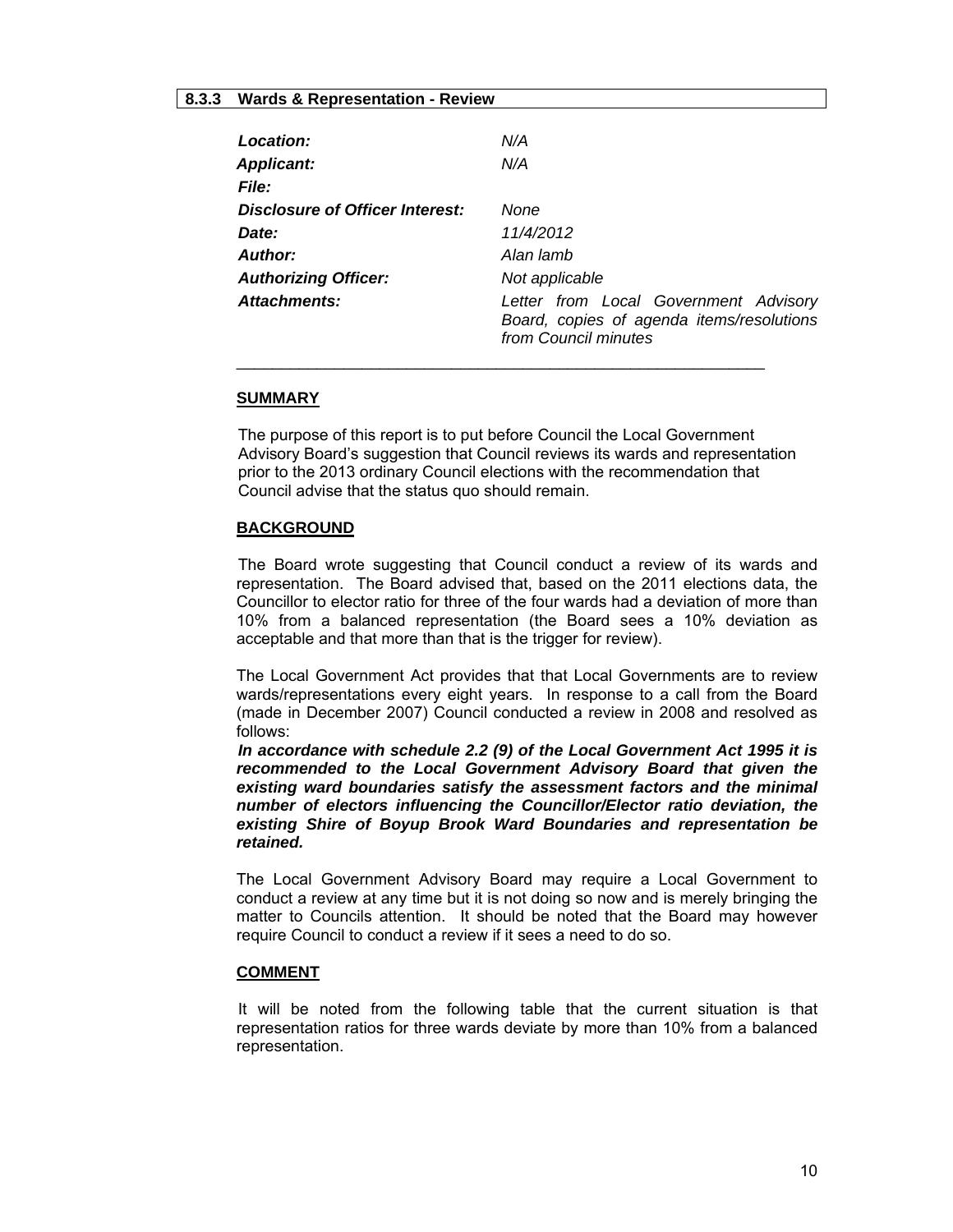# *Shire of Boyup Brook Table1*

| <b>Ward Name</b>    | No. Electors | No.<br><b>Councillors</b> | Councillor: Elector<br>Ratio | % Ratio Deviation |
|---------------------|--------------|---------------------------|------------------------------|-------------------|
| Benjinup            | 248          | 2                         | 124                          | 3.88%             |
| Boyup Brook         | 474          | 3                         | 158                          | $-22.48%$         |
| Dinninup            | 217          | 2                         | 109                          | 15.89%            |
| <b>Scotts Brook</b> | 222          | $\mathcal{P}$             | 111                          | 13.95%            |
| Totals              | 1161         | 9                         | 129                          |                   |

The following table shows that adding another Boyup Brook Ward member would bring all ward representations within accepted limits.

# *Shire of Boyup Brook Table 2*

| <b>Ward Name</b>    | No. Electors | No.<br>Councillors | Councillor: Elector<br>Ratio | % Ratio Deviation |
|---------------------|--------------|--------------------|------------------------------|-------------------|
| Benjinup            | 248          | 2                  | 124                          | $-6.80%$          |
| Boyup Brook         | 474          | 4                  | 119                          | $-2.07%$          |
| Dinninup            | 217          | 2                  | 109                          | 6.55%             |
| <b>Scotts Brook</b> | 222          | 2                  | 111                          | 4.39%             |
| Totals              | 1161         | 10                 | 116                          |                   |

Similarly, reducing the representation for all wards by one would, as will be seen from the following, address Boards concerns but does not meet legislative requirements for a minimum of 6 members where the President is elected by Council, so could not be considered unless Council was to pursue the option of having the President elected by the electors (the Local Government Act provides that the minimum number of offices is 5 where the President is elected by the electors, resulting in a Council of 6 with 5 representing wards and the President representing the Shire as a whole).

# *Shire of Boyup Brook Table 3*

| <b>Ward Name</b>    | No. Electors | No.<br>Councillors | Councillor: Elector<br>Ratio | % Ratio Deviation |
|---------------------|--------------|--------------------|------------------------------|-------------------|
| Benjinup            | 248          |                    | 248                          | $-6.80%$          |
| Boyup Brook         | 474          | 2                  | 237                          | $-2.07%$          |
| Dinninup            | 217          |                    | 217                          | 6.55%             |
| <b>Scotts Brook</b> | 222          |                    | 222                          | 4.39%             |
| Totals              | 1161         | 5                  | 232                          |                   |

The following table shows the movement in the Councillor to elector ratio and % deviation between the 2007 and 2011 election years. It will be noted that the ratios for the Benjinup and the Boyup Brook wards improved. Also that Dinninup and Scotts Brook wards show a relatively small increase in deviation.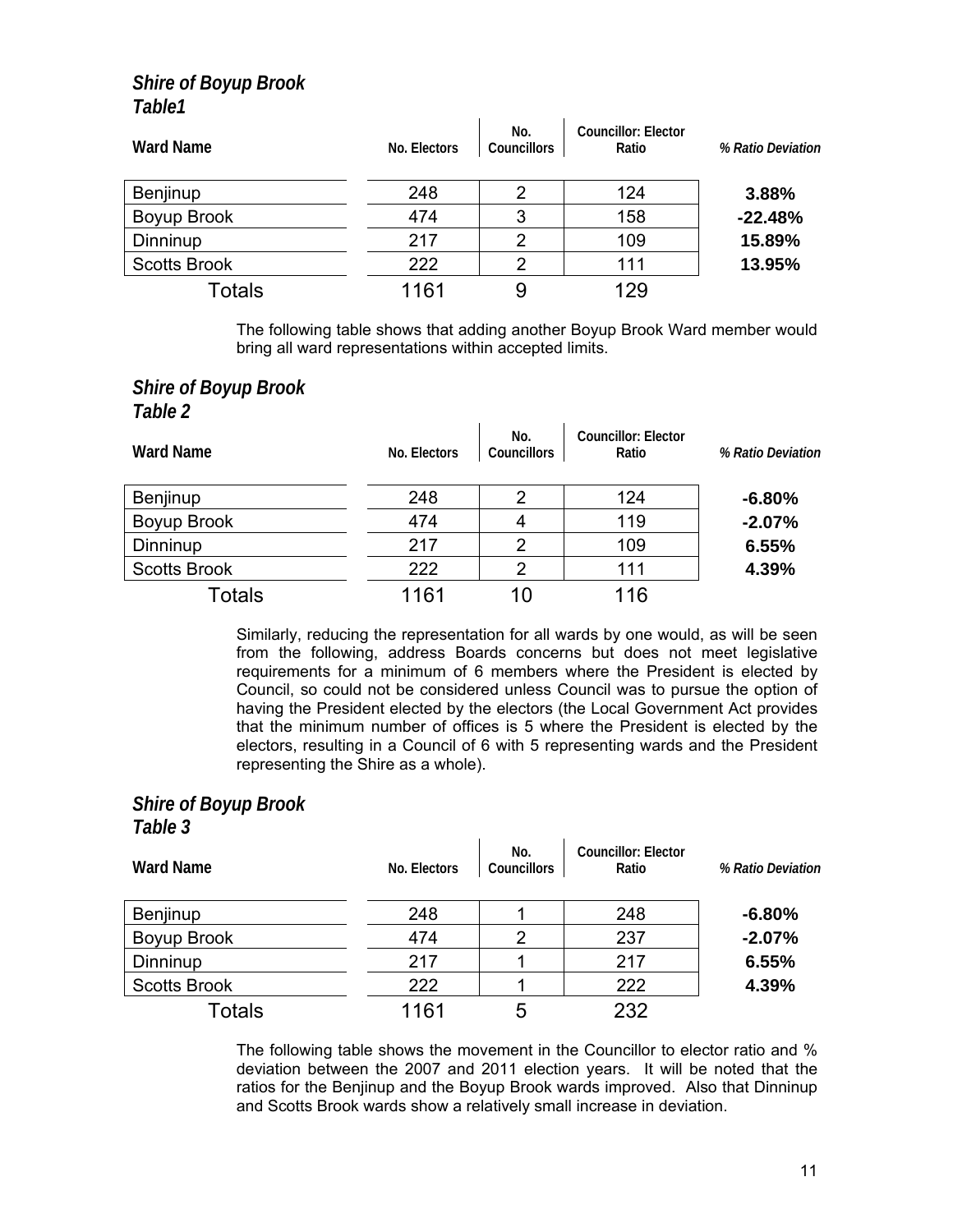# *Shire of Boyup Brook Table 4*

| <b>Ward Name</b>    | Councillor:<br><b>Elector Ratio</b><br>2007 | Councillor:<br>Elector<br><b>Ratio 2011</b> | Variance | % Ratio<br>Deviation<br>2007 | % Ratio<br>Deviation<br>2011 | Variance |
|---------------------|---------------------------------------------|---------------------------------------------|----------|------------------------------|------------------------------|----------|
| Benjinup            | 116                                         | 124                                         | 8        | 10.23%                       | 3.88%                        | $-6.35%$ |
| Boyup Brook         | 159                                         | 158                                         | -1       | $-23.83%$                    | $-22.48%$                    | 1.35%    |
| Dinninup            | 110                                         | 109                                         | -2       | 14.51%                       | 15.89%                       | 1.38%    |
| <b>Scotts Brook</b> | 115                                         | 111                                         | -4       | 11.01%                       | 13.95%                       | 2.94%    |

The following table compares the number of voters in each ward as at the October 2007 and October 2011 election:

# *Shire of Boyup Brook*

| Table 5             | 2007         |                 |               |  |
|---------------------|--------------|-----------------|---------------|--|
| <b>Ward Name</b>    | No. Electors | No.<br>Electors | Change        |  |
| Benjinup            | 231          | 248             | 17, 7.36%     |  |
| Boyup Brook         | 478          | 474             | $-4, -0.84%$  |  |
| Dinninup            | 220          | 217             | $-3, -1.36%$  |  |
| <b>Scotts Brook</b> | 229          | 222             | $-7, -3.06\%$ |  |
| Totals              | 1158         | 1161            | 3, 0.26%      |  |

As will be seen, the number of electors overall has increased, that there has been a reasonably significant increase in the Benjinup Ward (perhaps a combination of special rural and Wilga numbers increasing), and that all other wards had relatively small decreases.

It is suggested that the changes in electors in each ward, and so the resulting changes in representation ratios, since the 2007 review is not significant enough to prompt an extensive review at this time.

If Council did however wish to conduct an extensive review it could consider increasing the number of positions in the Boyup Brook ward, doing away with wards or adjusting ward boundaries. Each option has its costs, problems and opportunities. The process, to be complete, should include details of each option including what boundary changes would be needed to better even up the number of electors in each ward.

The information provided is in essence a mini review concentrating on Council position numbers. The option of doing away with wards is available but it is suggested there would have to be a completing need, other than the Boards current suggestion, to prompt consideration. The option of amending ward boundaries would require a fair bit of time (cost) and it may well be that you would be looking at further changes in 2015 (when the review is due) if there is any significant changes to elector numbers.

It is recommended that it is too early to be looking at making dramatic changes at this time, that the scheduled review in 2015 may well reveal different movements in elector numbers that might sway Council in a different direction to what it might choose now based on current information, that the Board is not requiring a review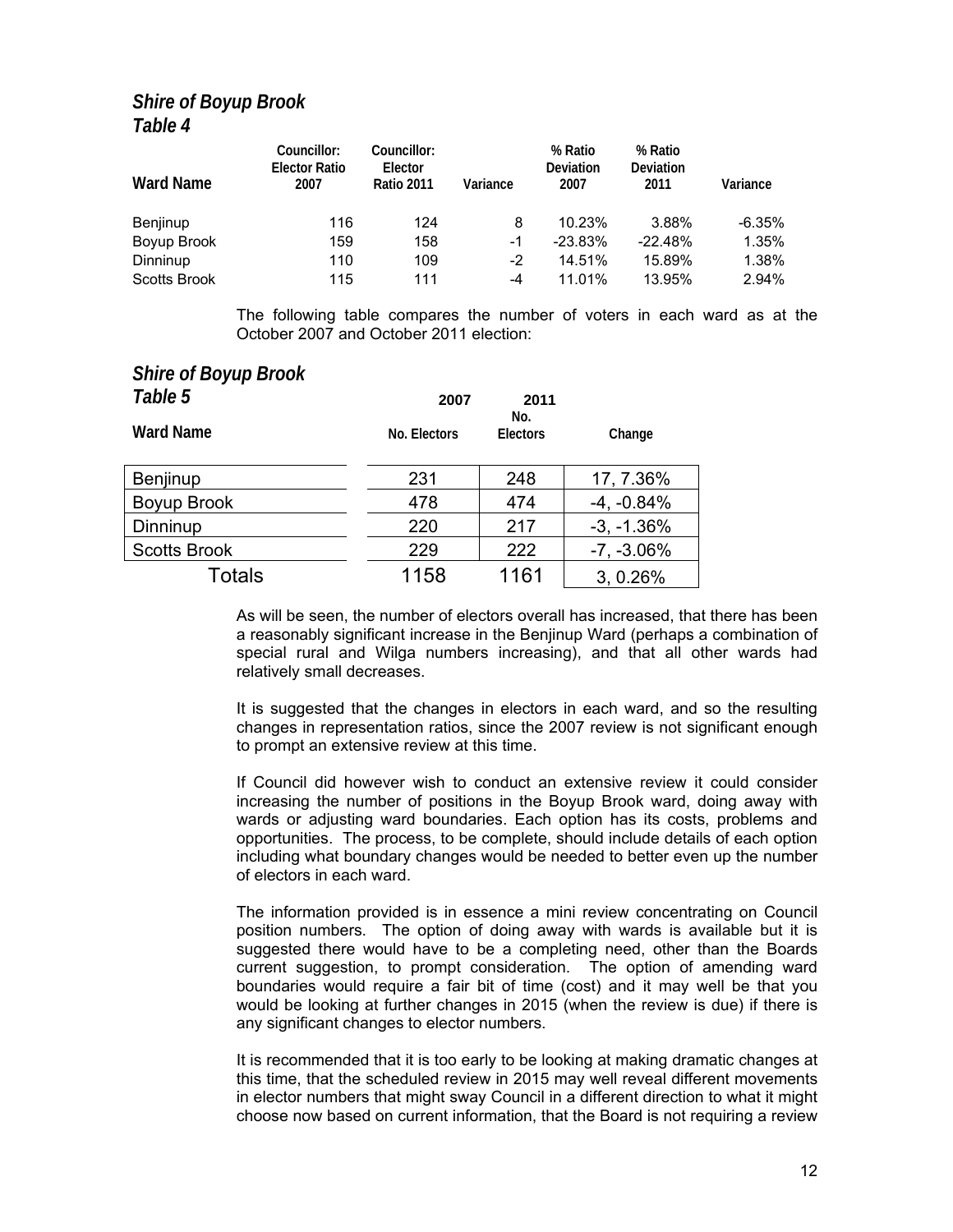at this time, and so that Council advises the Board that it wishes the status quo to remain.

# **CONSULTATION**

The author has spoken with Department of Local Government Officer.

# **STATUTORY OBLIGATIONS**

 Schedule 2.2 of the Local Government Act 1995 provides as follows (please note Section 6):

Schedule 2.2 — Provisions about names, wards and representation

 *[Heading amended by No. 64 of 1998 s. 53.]* 

*[Section 2.2(3)]* 

# *1. Terms used*

 *In this Schedule, unless the contrary intention appears —* 

 *affected electors, in relation to a submission, means electors whose eligibility as electors comes from residence, or ownership or occupation of property, in the area directly affected by the submission;* 

 *review means a review required by clause 4(4) or 6 or authorised by clause 5(a);* 

 *submission means a submission under clause 3 that an order be made to do any or all of the things referred to in section 2.2(1), 2.3(3) or 2.18(3).* 

## *2. Advisory Board to make recommendations relating to new district*

- *(1) When a local government is newly established, the Advisory Board* 
	- *(a) at the direction of the Minister; or*
	- *(b) after receiving a report made by a commissioner appointed under section 2.6(4) after carrying out a review,*

is, in a written report to the Minister, to recommend the making of an order to do all or any of *the things referred to in section 2.2(1)(a), 2.3(2) or 2.18(1).* 

 *(2) In making its recommendations under subclause (1) the Advisory Board is to take into account the matters referred to in clause 8(c) to (g) so far as they are applicable.* 

#### *3. Who may make submissions about ward changes etc.*

- *(1) A submission may be made to a local government by affected electors who* 
	- *(a) are at least 250 in number; or*
	- *(b) are at least 10% of the total number of affected electors.*
- *(2) A submission is to comply with any regulations about the making of submissions. 4. Dealing with submissions* 
	- *(1) The local government is to consider any submission made under clause 3.*
	- *(2) If, in the council's opinion, a submission is* 
		- *(a) one of a minor nature; and*
		- *(b) not one about which public submissions need be invited,*

 *the local government may either propose\* to the Advisory Board that the submission be rejected or deal with it under clause 5(b).* 

 *\* Absolute majority required.* 

- *(3) If, in the council's opinion* 
	- *(a) a submission is substantially similar in effect to a submission about which the local government has made a decision (whether an approval or otherwise) within the period of 2 years immediately before the submission is made; or*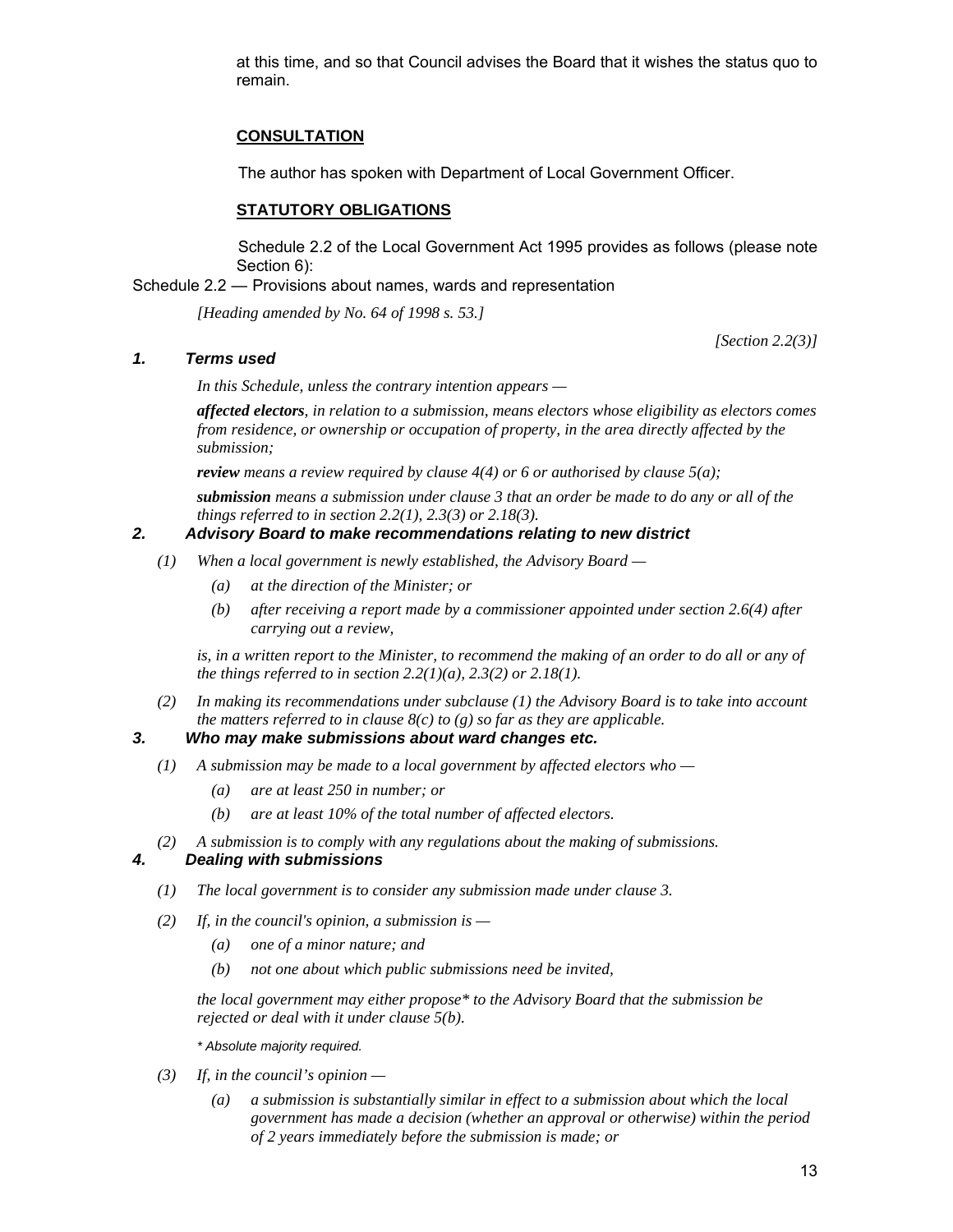*(b) the majority of effected electors who made the submission no longer support the submission,* 

 *the local government may reject the submission.* 

 *(4) Unless, under subclause (2) or (3), the local government rejects, or proposes to reject, the submission or decides to deal with it under clause 5(b), the local government is to carry out a review of whether or not the order sought should, in the council's opinion, be made.* 

 *[Clause 4 amended by No. 49 of 2004 s. 68(2)-(4).]* 

### *5. Local government may propose ward changes or make minor proposals*

 *A local government may, whether or not it has received a submission —* 

- *(a) carry out a review of whether or not an order under section 2.2, 2.3(3) or 2.18 should, in the council's opinion, be made;*
- *(b) propose\* to the Advisory Board the making of an order under section 2.2(1), 2.3(3) or 2.18(3) if, in the opinion of the council, the proposal is —* 
	- *(i) one of a minor nature; and*
	- *(ii) not one about which public submissions need be invited;*

 *or* 

 *(c) propose\* to the Minister the making of an order changing the name of the district or a ward.* 

 *\* Absolute majority required.* 

# *6. Local government with wards to review periodically*

- *(1) A local government the district of which is divided into wards is to carry out reviews of* 
	- *(a) its ward boundaries; and*
	- *(b) the number of offices of councillor for each ward,*

 *from time to time so that not more than 8 years elapse between successive reviews.* 

- *(2) A local government the district of which is not divided into wards may carry out reviews as to* 
	- *(a) whether or not the district should be divided into wards; and*
	- $(b)$  *if so* 
		- *(i) what the ward boundaries should be; and*
		- *(ii) the number of offices of councillor there should be for each ward,*

 *from time to time so that not more than 8 years elapse between successive reviews.* 

 *(3) A local government is to carry out a review described in subclause (1) or (2) at any time if the Advisory Board requires the local government in writing to do so.* 

 *[Clause 6 amended by No. 49 of 2004 s. 68(5) and (6).]* 

#### *7. Reviews*

*—* 

- *(1) Before carrying out a review a local government has to give local public notice advising* 
	- *(a) that the review is to be carried out; and*
	- *(b) that submissions may be made to the local government before a day fixed by the notice, being a day that is not less than 6 weeks after the notice is first given.*
- *(2) In carrying out the review the local government is to consider submissions made to it before the day fixed by the notice.*

# *8. Matters to be considered in respect of wards*

 *Before a local government proposes that an order be made —* 

- *(a) to do any of the matters in section 2.2(1), other than discontinuing a ward system; or*
- *(b) to specify or change the number of offices of councillor for a ward,*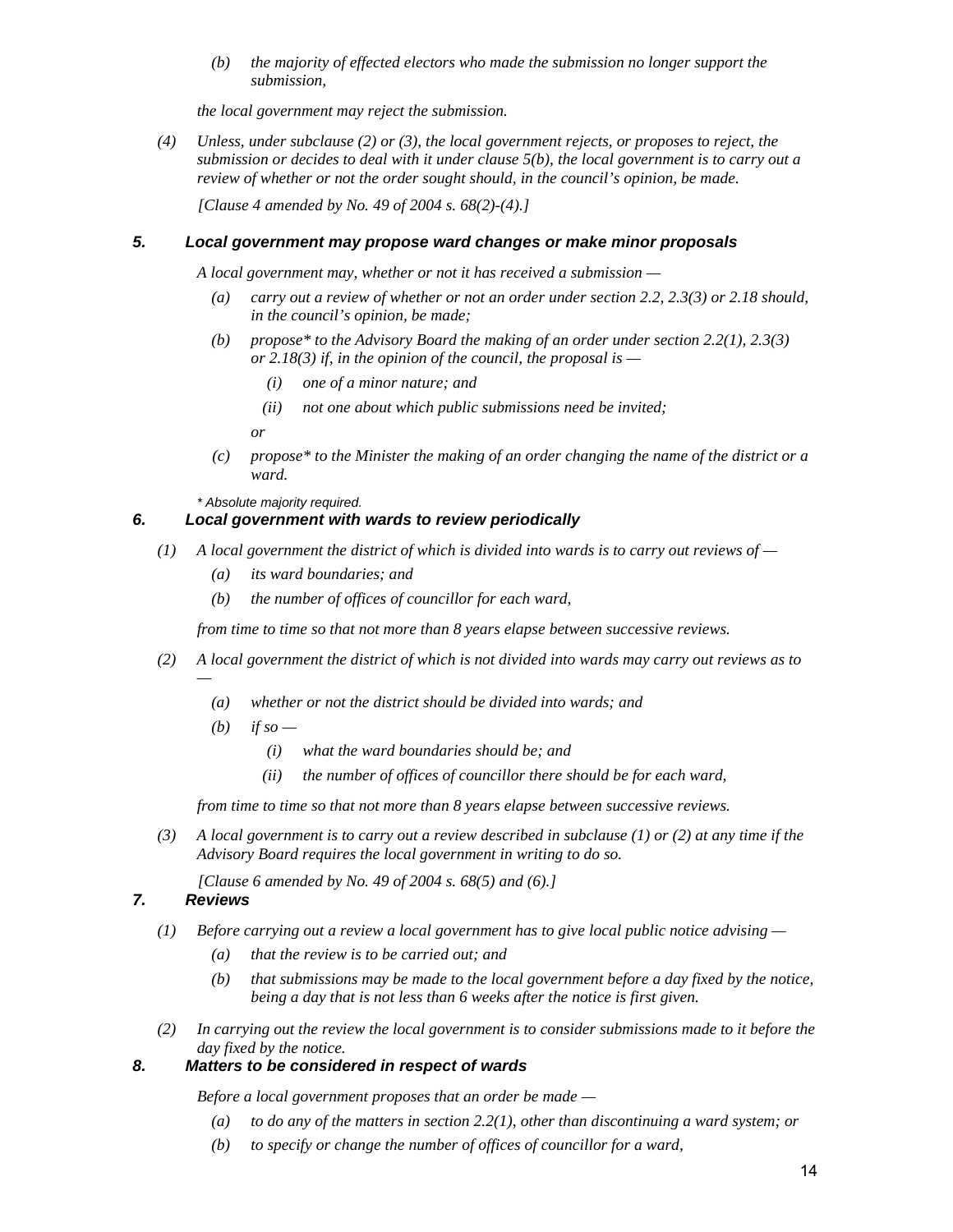*or proposes under clause 4(2) that a submission be rejected, its council is to have regard, where applicable, to —* 

- *(c) community of interests;*
- *(d) physical and topographic features;*
- *(e) demographic trends;*
- *(f) economic factors; and*
- *(g) the ratio of councillors to electors in the various wards.*
- *[Clause 8 amended by No. 49 of 2004 s. 68(7).]*

#### *9. Proposal by local government*

 *On completing a review, the local government is to make a report in writing to the Advisory Board and may propose\* to the Board the making of any order under section 2.2(1), 2.3(3) or 2.18(3) it thinks fit.* 

 *\* Absolute majority required.* 

#### *10. Recommendation by Advisory Board*

- *(1) Where under clause 5(b) a local government proposes to the Advisory Board the making of an order under section 2.2(1), 2.3(3) or 2.18(3), and the Board is of the opinion that the proposal*   $is -$ 
	- *(a) one of a minor nature; and*
	- *(b) not one about which public submissions need be invited,*

 *the Board, in a written report to the Minister, is to recommend the making of the order but otherwise is to inform the local government accordingly and the local government is to carry out a review.* 

- *(2) Where under clause 9 a local government proposes to the Advisory Board the making of an order of a kind referred to in clause 8 that, in the Board's opinion, correctly takes into account the matters referred to in clause 8(c) to (g), the Board, in a written report to the Minister, is to recommend the making of the order.*
- *(3) Where a local government proposes to the Advisory Board the making of an order of a kind referred to in clause 8, or that a submission under clause 4(2) be rejected, that, in the Board's opinion, does not correctly take into account the matters referred to in that clause —* 
	- *(a) the Board may inform the local government accordingly and notify the local government that a proposal that does correctly take those matters into account is to be made within such time as is set out in the notice; and*
	- *(b) if the local government does not make a proposal as required by a notice under paragraph (a), the Board may, in a written report to the Minister, recommend\* the making of any order under section 2.2(1), 2.3(3) or 2.18(3) it thinks fit that would correctly take into account those matters.*

 *\* Absolute majority required.* 

 *(4) Where a local government fails to carry out a review as required by clause 6, the Advisory Board, in a written report to the Minister, may recommend\* the making of any order under section 2.2(1), 2.3(3) or 2.18(3) it thinks fit that would correctly take into account the matters referred to in clause 8.* 

 *\* Absolute majority required.* 

 *[Clause 10 amended by No. 49 of 2004 s. 68(8).]* 

#### *11. Inquiry by Advisory Board*

- *(1) For the purposes of deciding on the recommendation, if any, it is to make under clause 10(3)(b) or (4), the Advisory Board may carry out any inquiry it thinks necessary.*
- *(2) The Advisory Board may recover the amount of the costs connected with an inquiry under subclause (1) from the local government concerned as if it were for a debt due.*
- 12. Minister may accept or reject recommendation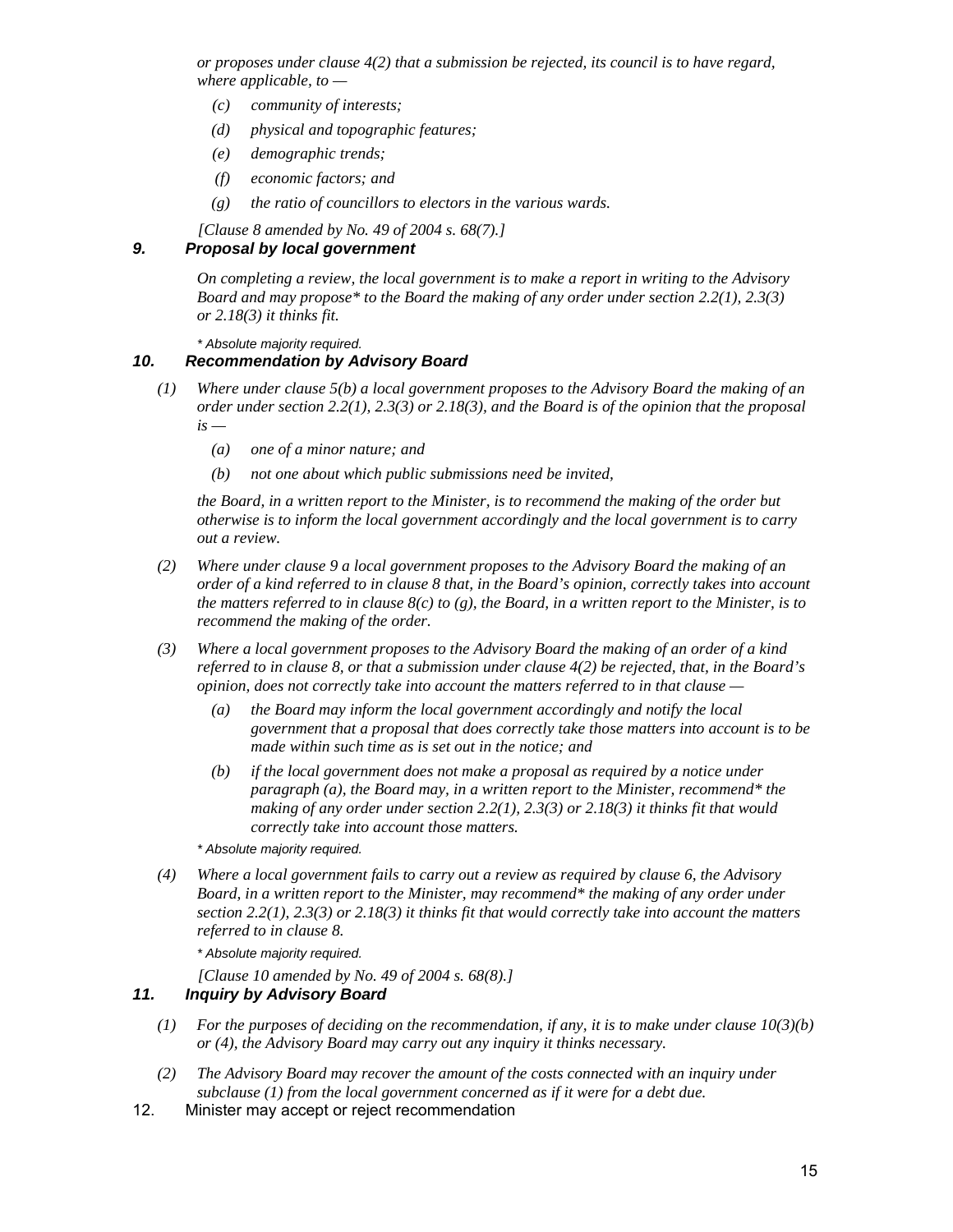- *(1) The Minister may accept or reject a recommendation of the Advisory Board made under clause 10.*
- *(2) If the recommendation is accepted the Minister can make a recommendation to the Governor for the making of the appropriate order.*

## **POLICY IMPLICATIONS**

Nil

#### **BUDGET/FINANCIAL IMPLICATIONS**

Nil if Council agrees with the recommendation.

### **STRATEGIC IMPLICATIONS**

Nil

### **SUSTAINABILITY IMPLICATIONS**

- ¾ **Environmental**  There are no known significant environmental issues.
- ¾ **Economic**  There are no known significant economic issues.
- ¾ **Socia**l There are no known significant social issues.

#### **VOTING REQUIREMENTS**

Absolute majority

# **COUNCIL DECISION & OFFICER RECOMMENDATION – ITEM 8.3.3**

#### **MOVED: Cr Walker SECONDED: Cr Kaltenrieder CONDED: Cr SECONDED: Cr Kaltenrieder**

**That the Chief Executive Officer advises the Local Government Advisory Board that Council has conducted a desktop review of its ward representation, as suggested by the Board, and that in doing so it has considered the options of changing the number of positions on Council, changing ward boundaries, doing away with wards and, based on the relatively small change in representation ratios from 2007 to 2011, Council recommends making no changes at this time.** 

**CARRIED BY ABSOLUTE MAJORITY 7/0 Res 048/12**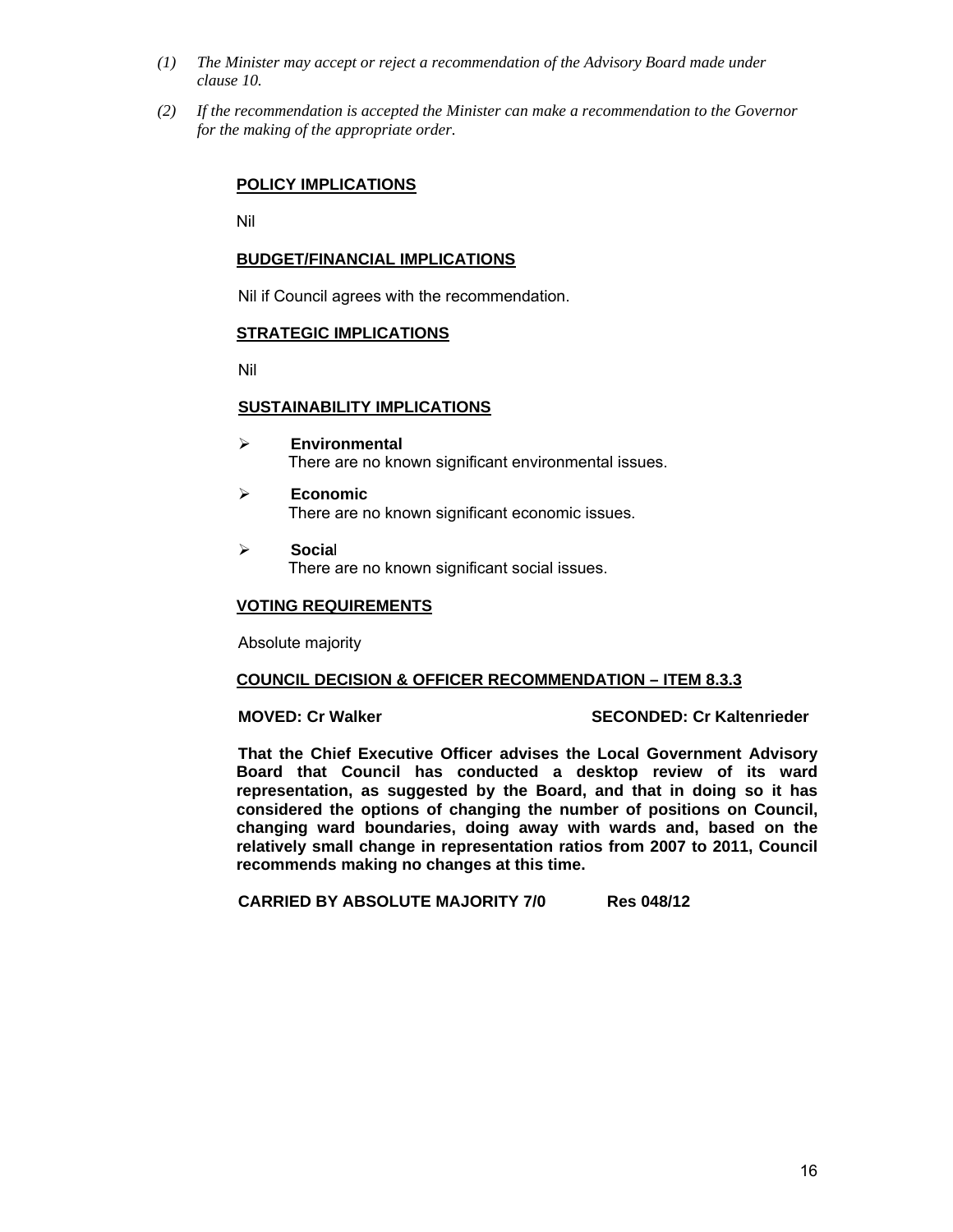#### **Impartiality Interest**

Cr Oversby declared an impartiality interest in the following item due to being a member of the Lions club.

### **8.3.4 Contribution to Boyup Brook Lions to assist with Sandakan Scholarship**

| Location:                       | N/a                      |
|---------------------------------|--------------------------|
| <b>Applicant:</b>               | <b>Boyup Brook Lions</b> |
| <b>File:</b>                    |                          |
| Disclosure of Officer Interest: | None                     |
| Date:                           | 12/4/2012                |
| Author:                         | Alan lamb                |
| <b>Authorizing Officer:</b>     | Not applicable           |
| <b>Attachments:</b>             | letter from LIONS        |

 $\frac{1}{2}$  ,  $\frac{1}{2}$  ,  $\frac{1}{2}$  ,  $\frac{1}{2}$  ,  $\frac{1}{2}$  ,  $\frac{1}{2}$  ,  $\frac{1}{2}$  ,  $\frac{1}{2}$  ,  $\frac{1}{2}$  ,  $\frac{1}{2}$  ,  $\frac{1}{2}$  ,  $\frac{1}{2}$  ,  $\frac{1}{2}$  ,  $\frac{1}{2}$  ,  $\frac{1}{2}$  ,  $\frac{1}{2}$  ,  $\frac{1}{2}$  ,  $\frac{1}{2}$  ,  $\frac{1$ 

### **SUMMARY**

The purpose of this report is to put before Council the Lions request with a recommendation that it be agreed to.

### **BACKGROUND**

 Traditionally the local Lions have provided an annual scholarship enabling a child and guardian to visit the Sandakan ANZAC day memorial service in Sandakan.

Each year for a number of years Council has budgeted to provide financial assistance to the Lions but until now no request had been received.

# **COMMENT**

 There is no doubt about the value of the work done by Lions or of their annual scholarship and it is recommended that Council contribute \$2,500.

#### **CONSULTATION**

Nil

#### **STATUTORY OBLIGATIONS**

Nil

# **POLICY IMPLICATIONS**

Nil

#### **BUDGET/FINANCIAL IMPLICATIONS**

The current budget contains provision for \$2,500 for "Sandakan Scholarship provision for 50% Contribution if requested and approved". Council may wish to review, as part of its 2012/13 budget deliberations, the amount provided for each year based on the Lions estimate that the current cost of the scholarship is \$6,184.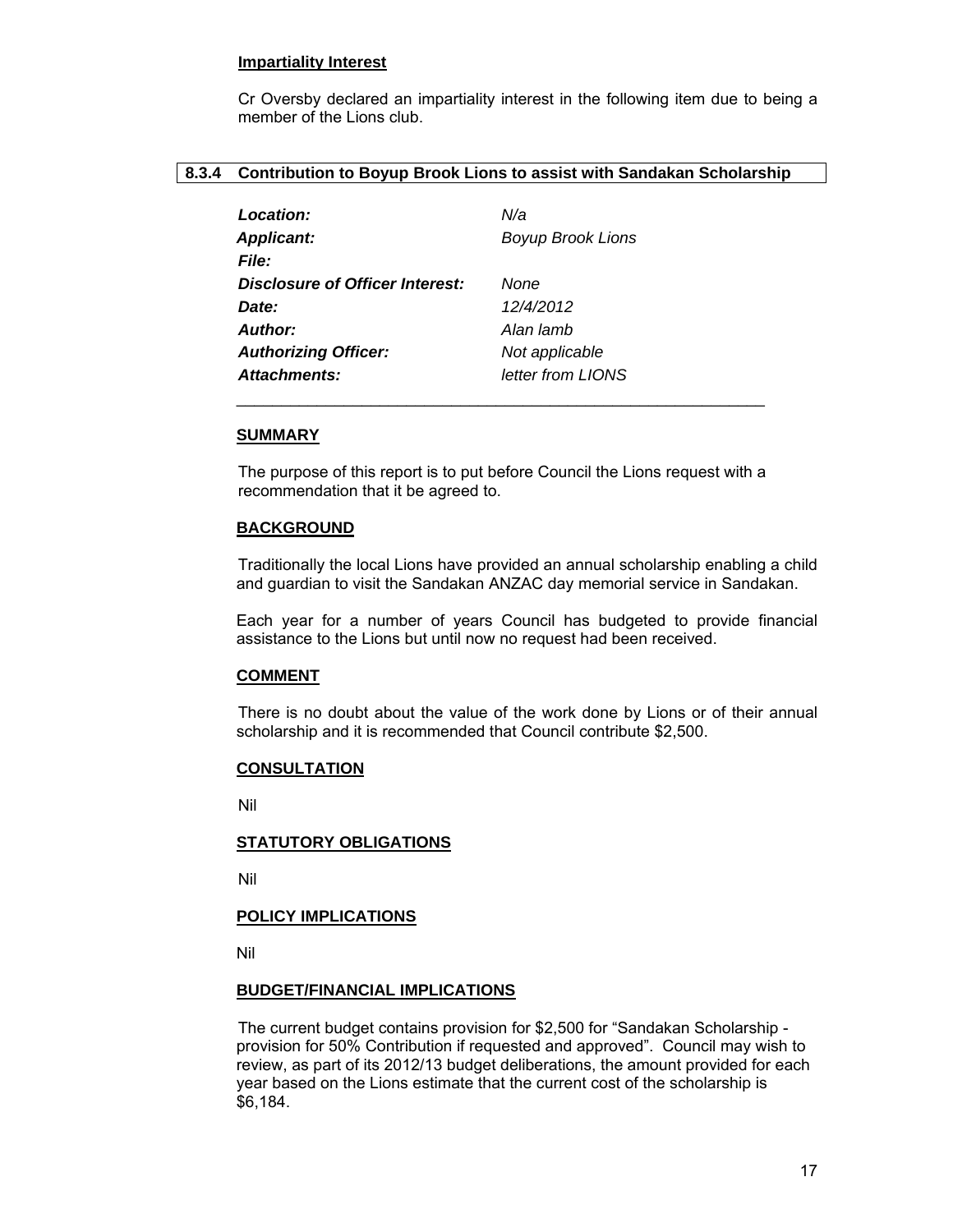# **STRATEGIC IMPLICATIONS**

Nil

# **SUSTAINABILITY IMPLICATIONS**

### ¾ **Environmental**

There are no known significant environmental issues.

# ¾ **Economic**  There are no known significant economic issues.

¾ **Socia**l

The Lions initiative of providing an annual scholarship, and organising the annual Sandakan Day ceremony here in Boyup Brook, has a significant, beneficial social impact.

# **VOTING REQUIREMENTS**

Absolute majority

### **COUNCIL DECISION & OFFICER RECOMMENDATION – ITEM 8.3.4**

**MOVED: Cr O'Hare Cancel Contract Cr Biddle SECONDED: Cr Biddle** 

**That Council contribute \$2,500 toward the Lions Sandakan scholarship.** 

**CARRIED BY ABSOLUTE MAJORITY 7/0 Res 049/12**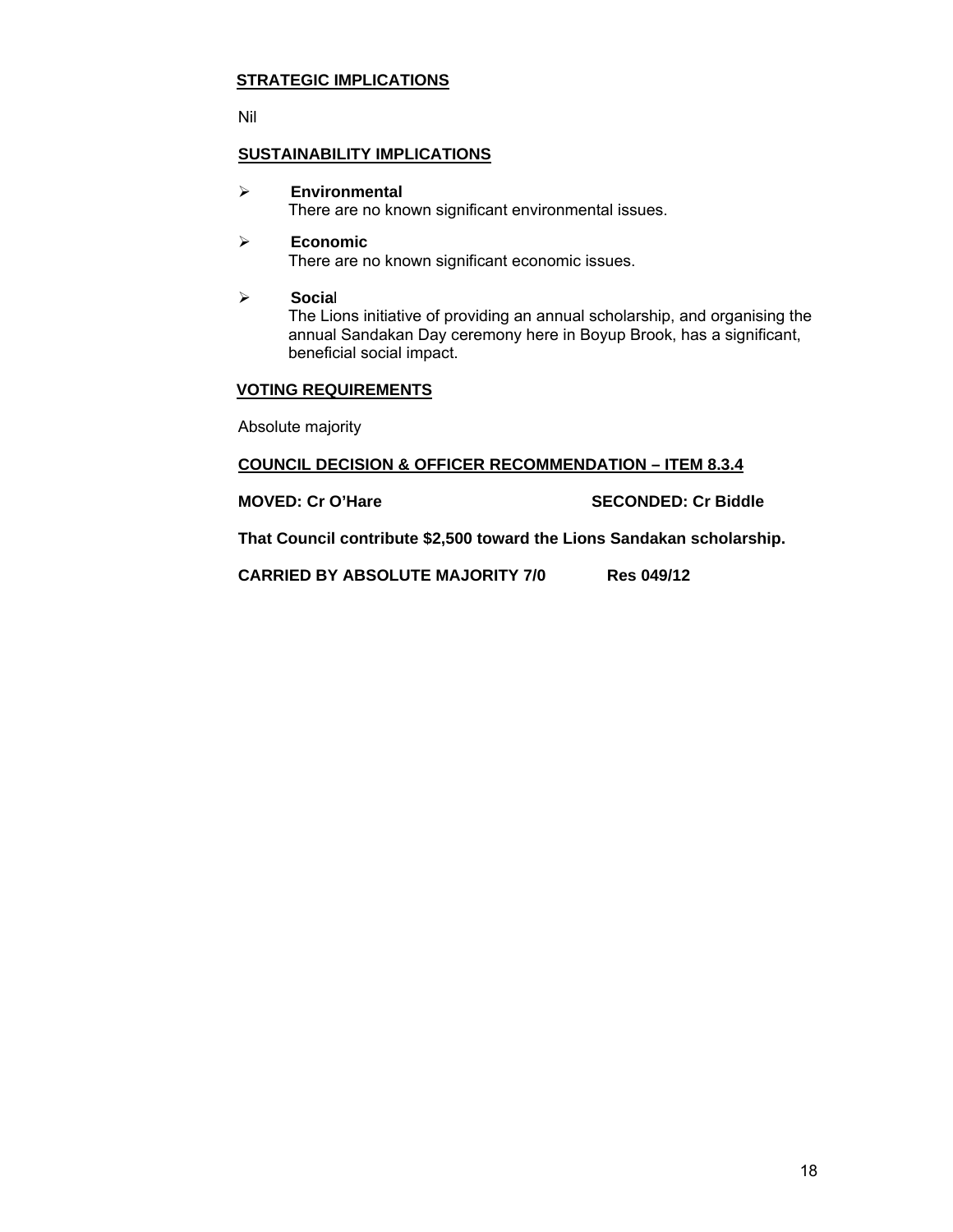#### **8.3.5 Amendment No 13 - Lot 734, Banks Road from 'Rural' zone to 'Special Rural'**

| Location:                       | Lot 734 Banks Road                 |
|---------------------------------|------------------------------------|
| <b>Applicant:</b>               | <b>Harley Global</b>               |
| <b>File:</b>                    | AS4472                             |
| Disclosure of Officer Interest: |                                    |
| Date:                           | $10^{th}$ April 2012               |
| Author:                         | Geoffrey Lush (Council Consultant) |
| <b>Authorizing Officer:</b>     | A Lamb                             |
| Attachments:                    | 1 Adopted Subdivision Guide Plan   |
|                                 | 2 Applicant's submission           |
|                                 | 3 Proposed Local Road Network      |

 *\_\_\_\_\_\_\_\_\_\_\_\_\_\_\_\_\_\_\_\_\_\_\_\_\_\_\_\_\_\_\_\_\_\_\_\_\_\_\_\_\_\_\_\_\_\_\_\_\_\_\_\_\_\_\_\_\_\_\_* 

### **SUMMARY**

The Minister for Planning has resolved to grant final approval to Amendment No 13 subject to several modifications being made to the proposed Special Conditions.

The West Australian Planning Commission has also resolved to approve the proposed subdivision guide plan subject to a major modification to the proposed design. Specifically the Planning Commission is requiring that the internal cul-desac be connected to the south corner of the site so that is becomes a through road to the land to the south of the site.

The applicant is opposed to this modification and has indicated that he will not proceed with the Amendment.

There is a statutory period of 42 days within which time Council is to comply with the Minister's directions. There is no time limit in relation to completing the modifications to the subdivision guide plan.

The proposed modifications the subdivision guide plan are not supported as they ignore the proposed long term road pattern for the area and they will influence the potential development of the adjoining Lot 735. The modifications are also inequitable and will result in the applicant being burdened with a significantly higher development cost.

While the Council could proceed with the Amendment this is not supported when it is clearly contrary to the applicant's view.

It is recommended that Council:

- Seek approval from the Minister to defer the completion of Amendment No 13 pending the resolution of the proposed modifications to the subdivision guide plan; and
- That Council requests that the West Australian Planning Commission reconsider the proposed modifications to the subdivision guide plan.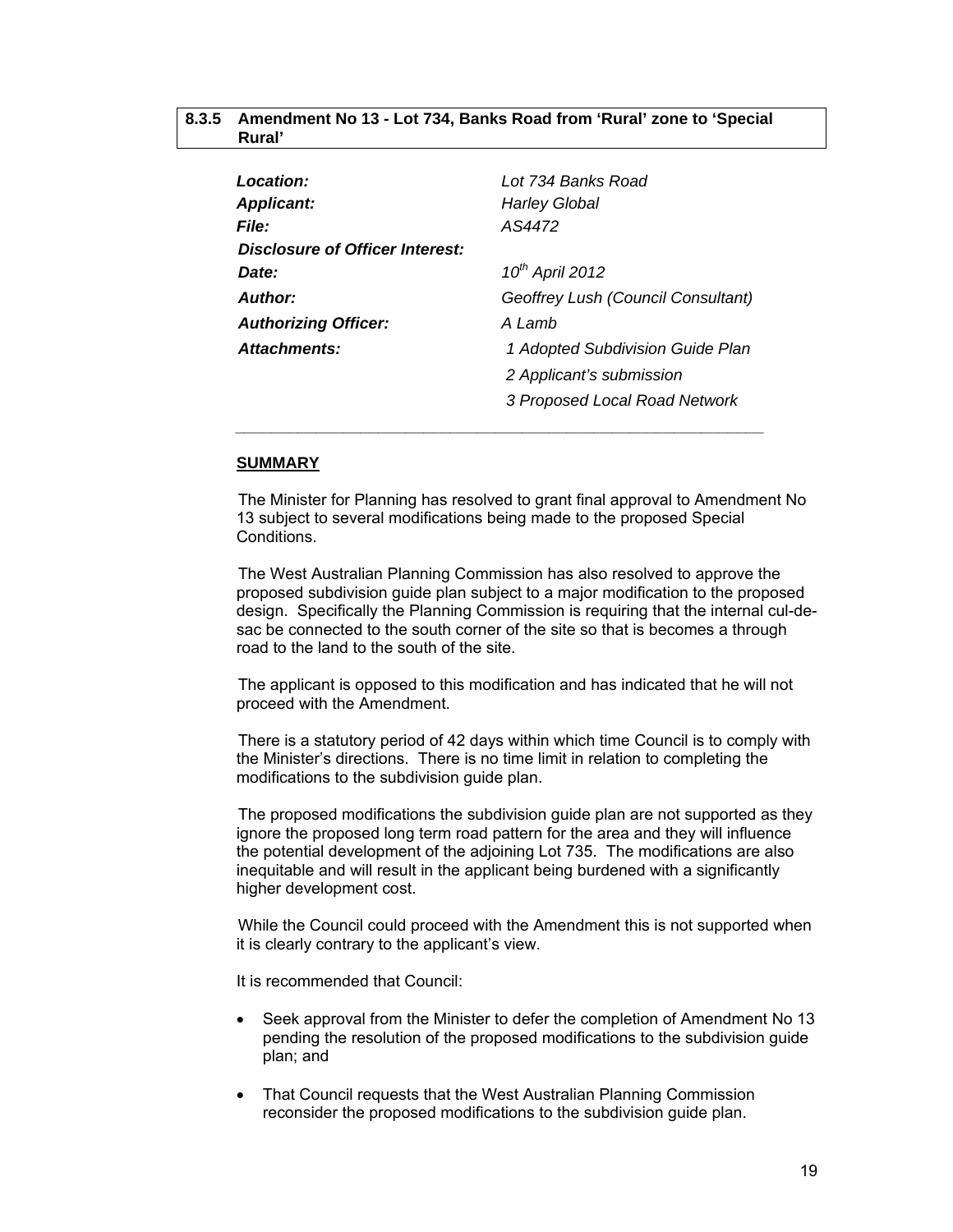# **BACKGROUND**

The subject land is lot 734 Banks Road and it has an area of 64.75 hectares.

Council at its Meeting of the 15<sup>th</sup> September 2011 resolved (in summary) to:

- Determine the submissions which were received from advertising the amendment;
- To adopt the amendment subject to several modifications; and
- To defer consideration of the subdivision guide plan (SGP) until a fire management plan had been approved by Council and FESA.

The fire management plan was completed and submitted to Council which at its Meeting of the  $15<sup>th</sup>$  December resolved (in summary) to:

- Adopt the fire management plan;
- Endorse the subdivision guide plan; and
- Refer the SGP to the WAPC for approval.

The Minister's modifications are as follows:

| No. | Modification                                                                                                                                                                                                | Reason                                               |  |
|-----|-------------------------------------------------------------------------------------------------------------------------------------------------------------------------------------------------------------|------------------------------------------------------|--|
| 1   | Retitle the 'Subdivision Guide Plan' to<br>'Structure Plan' and replace all references<br>on the amending text pages accordingly.                                                                           | In accordance with the<br>Scheme.                    |  |
| 2   | Reword Condition 3. a) to state:<br>a) "A Structure Plan is to be submitted to<br>and approved by the Shire of Boyup Brook<br>and endorsed by the WAPC prior to<br>subdivision or development of the land." | To provide consistency<br>and clarity                |  |
| 3   | Reword Condition 6. b) to state:<br>b) "All buildings and structures shall be<br>located outside of the 'Remnant Vegetation<br>Protection' areas marked on an approved<br>Structure Plan."                  | To provide consistency<br>with the Structure Plan.   |  |
| 4   | Remove duplication of the word 'that' in<br>Condition 9. a).                                                                                                                                                | Typographical error.                                 |  |
| 5   | Delete Conditions 10. b) and 14.                                                                                                                                                                            | Superfluous conditions.                              |  |
| 6   | Reword Condition 11. a) to state:<br>a) "A Fire Management Plan is to be<br>prepared and implemented to the<br>satisfaction of the Shire of Boyup Brook<br>and FESA."                                       | To ensure FESA's<br>involvement and<br>satisfaction. |  |

The Planning Commission modifications to the subdivision guide plan are as follows:

| No | Modification                                                                                       | Reason                                                                             |
|----|----------------------------------------------------------------------------------------------------|------------------------------------------------------------------------------------|
|    | Retitle the 'Subdivision Guide Plan' to<br>'Structure Plan'.                                       | In accordance with the<br>Scheme.                                                  |
| -2 | Provide a road linkage between the cul-de-<br>sac road and the proposed (western) road<br>reserve. | To improve road<br>permeability by<br>providing a linkage with<br>the future road. |
| 3  | Delete the battleaxe access legs for                                                               | Permanent access can                                                               |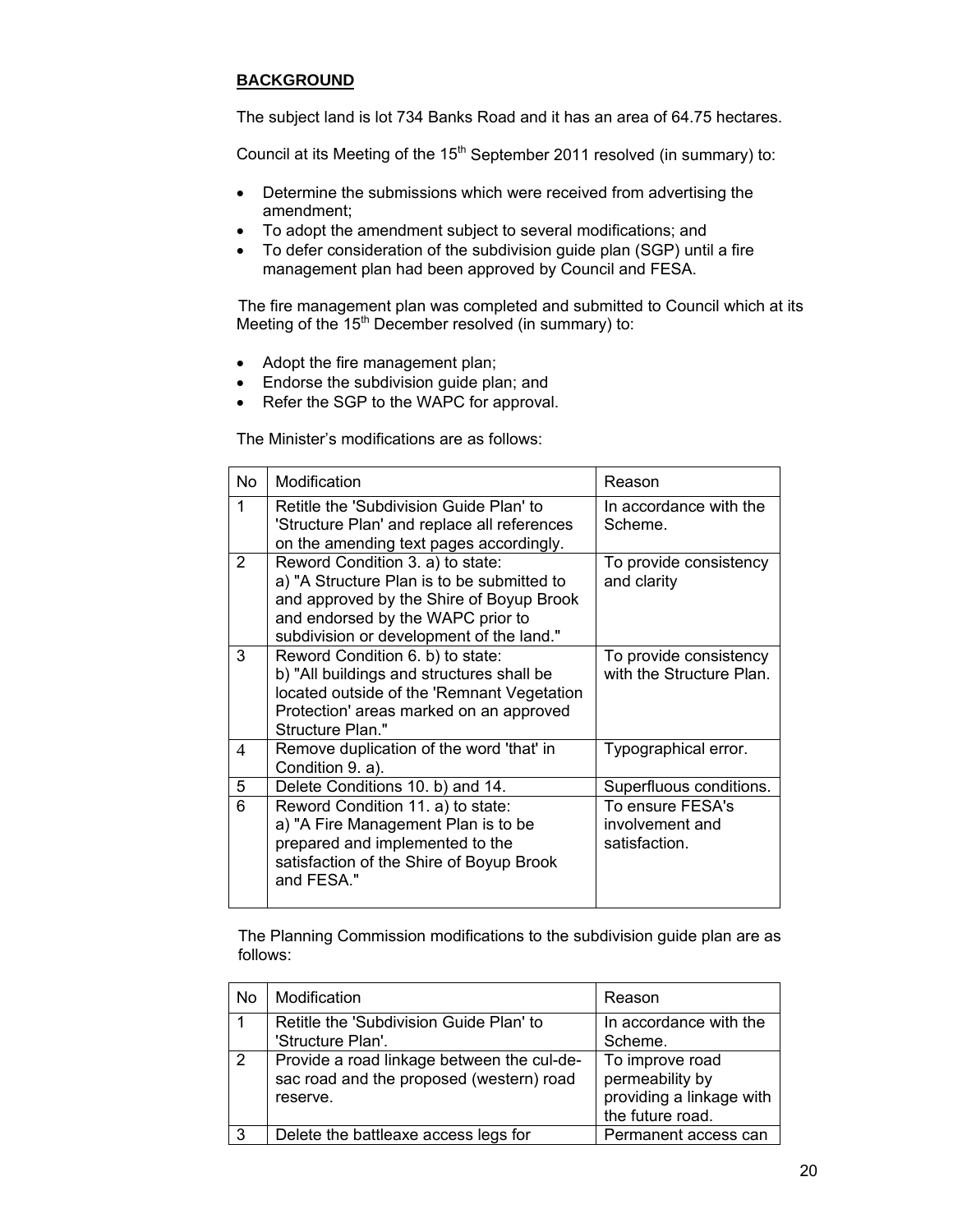|   | proposed Lots C, E and G.                                                                      | be provided via the<br>western road or the<br>recommended road<br>linkage.   |
|---|------------------------------------------------------------------------------------------------|------------------------------------------------------------------------------|
| 4 | Review the need for the 10rn wide<br>easement for fire fighting purposes.                      | The recommended<br>road linkage may<br>obviate the need for<br>the easement. |
| 5 | Modify the caption applicable to the<br>proposed western road in recognition of<br>No.3 above. | Suitable access for<br>each of the proposed<br>lots is required.             |

### **CONSULTATION**

- Department of Planning;
- Applicant and consultants.

### **STATUTORY OBLIGATIONS**

#### *Amendment*

In accordance with the provisions of regulations 21(2) and 25 of the Town Planning Regulations, 1967 (as amended), Council is required to return the executed modified scheme/amending documents to the Western Australian Planning Commission within 42 days of being notified of the Minister's decision.

Council was advised of the Minister's decision by a letter dated the  $16<sup>th</sup>$  March.

#### *Subdivision Guide Plan*

Under Special Condition 3(a) a Subdivision Guide Plan is to be submitted to and approved by the Shire of Boyup Brook and WAPC prior to subdivision or development of the land.

#### **COMMENT**

The applicant has indicated his opposition to the proposed modifications and in particular to the modifications to the subdivision guide plan. His submission in relation to these is contained as Attachment 2 and states that:

*Please be advised that the client is unlikely to proceed with the Scheme Amendment No. 13 unless the Subdivision Guide Plan (now Structure Plan) is approved in its current form. Should the WAPC not consider the Council and/or Harley Global's justification against the proposed modifications to the Structure Plan, then the entire process will be ceased as advised by the client.* 

#### *Road Access*

The central issue is the proposed future road connection on the western boundary of the subject land. The need for this connection originated in Amendment 12 (Barron Lot 720) on the land to the south.

Council at its Meeting of the  $19<sup>th</sup>$  July 2007 resolved not to support Main Roads request for this connection and the agenda report stated that:

*The proposed connection to Banks Road (to the north) is not necessary as it will not reduce dependence on the use of the Bridgetown Road. Banks Road does not provide a direct connection*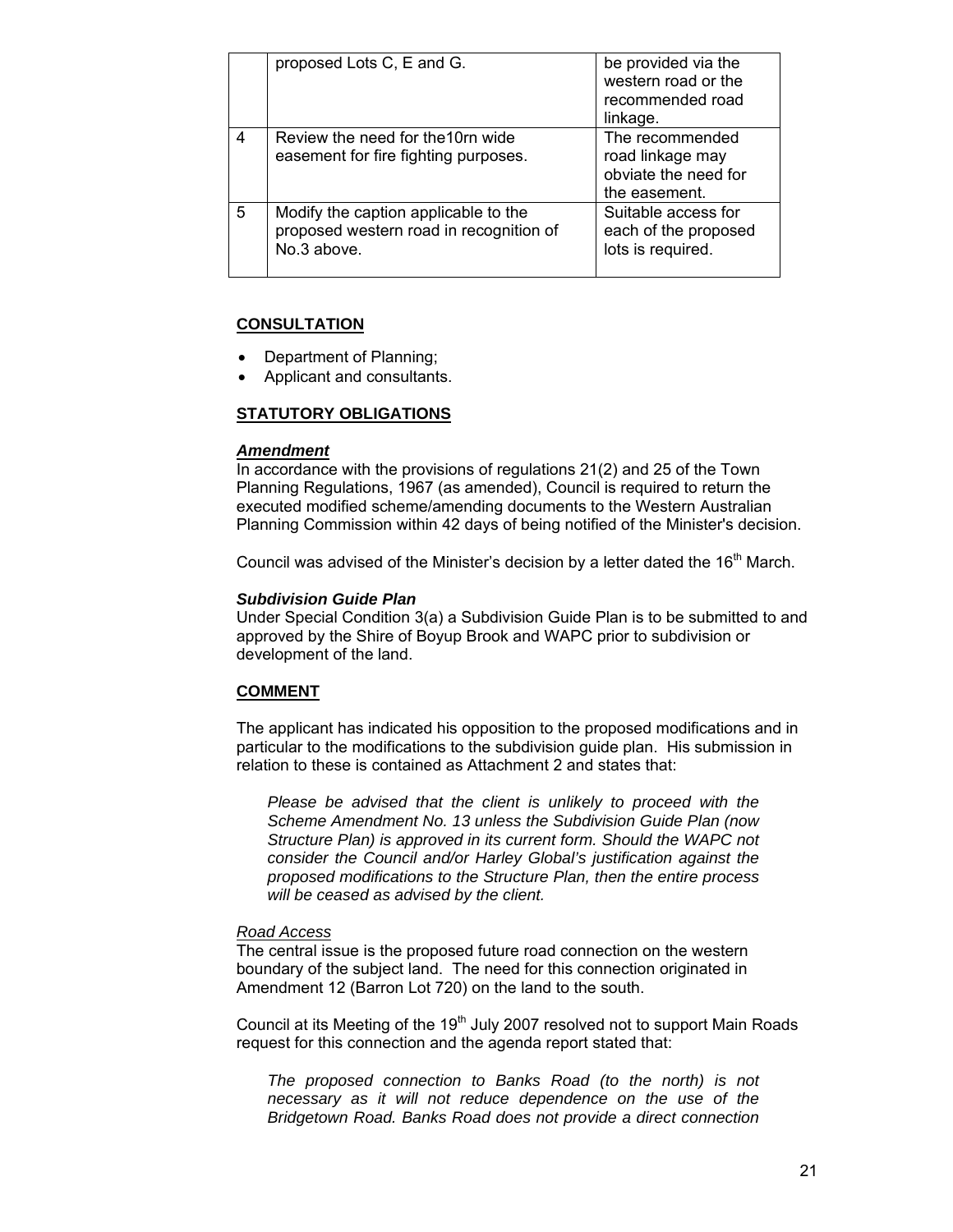*to the townsite as it connects to the Donnybrook Road, which is also a Main Road.* 

*There is already a proposed road connection through the land to the north (Lots 735 & 1284) connecting into the 'Ridge View Estate' as part of the existing Special Rural zoning.* 

The Minister did not accept Council's position and directed that an additional road reservation be identified to connect to the adjoining land to the north (either Lots 734 or 735 Banks Road). This was required on the basis that it was needed to improve road connectivity throughout the locality.

Subsequently the West Australian Planning Commission has in relation to Lot 720 (Barron) to the south of the subject land:

- Endorsed a revised subdivision guide plan on the  $15<sup>th</sup>$  February 2011; and
- Approved a subdivision application (Ref 144120).

Both of the above approvals show the proposed northern access on the boundary of Lots 734 & 735 Banks Road i.e. ten metres on either side.

It is also important to consider these required modifications based upon the final development of the area which includes the ultimate subdivision of Lot 735. The future road connection will be provided at this time which will also provide the opportunity for the larger lots on the western side of Lot 734 to be further subdivided.

The final road layout for this area is shown in Attachment 3. The proposed modifications required by the Planning Commission would result in a final road layout as shown on the following page.

The connection from the south western corner of the site to the cul-de-sac does not create a direct or permeable linkage to Banks Road. It is more convoluted than a direct linkage along the western property boundary as originally proposed.

It is also noted that:

- The connection of the cul-de-sac head to the western road will require a formal road crossing over the drainage line.
- The modification request infers that there is a presumption against the use of battle axe legs within a subdivision design. The only evidence of this within the Commission's policies is in relation to bush fire planning. FESA have endorsed the fire management plan and access arrangements as being acceptable.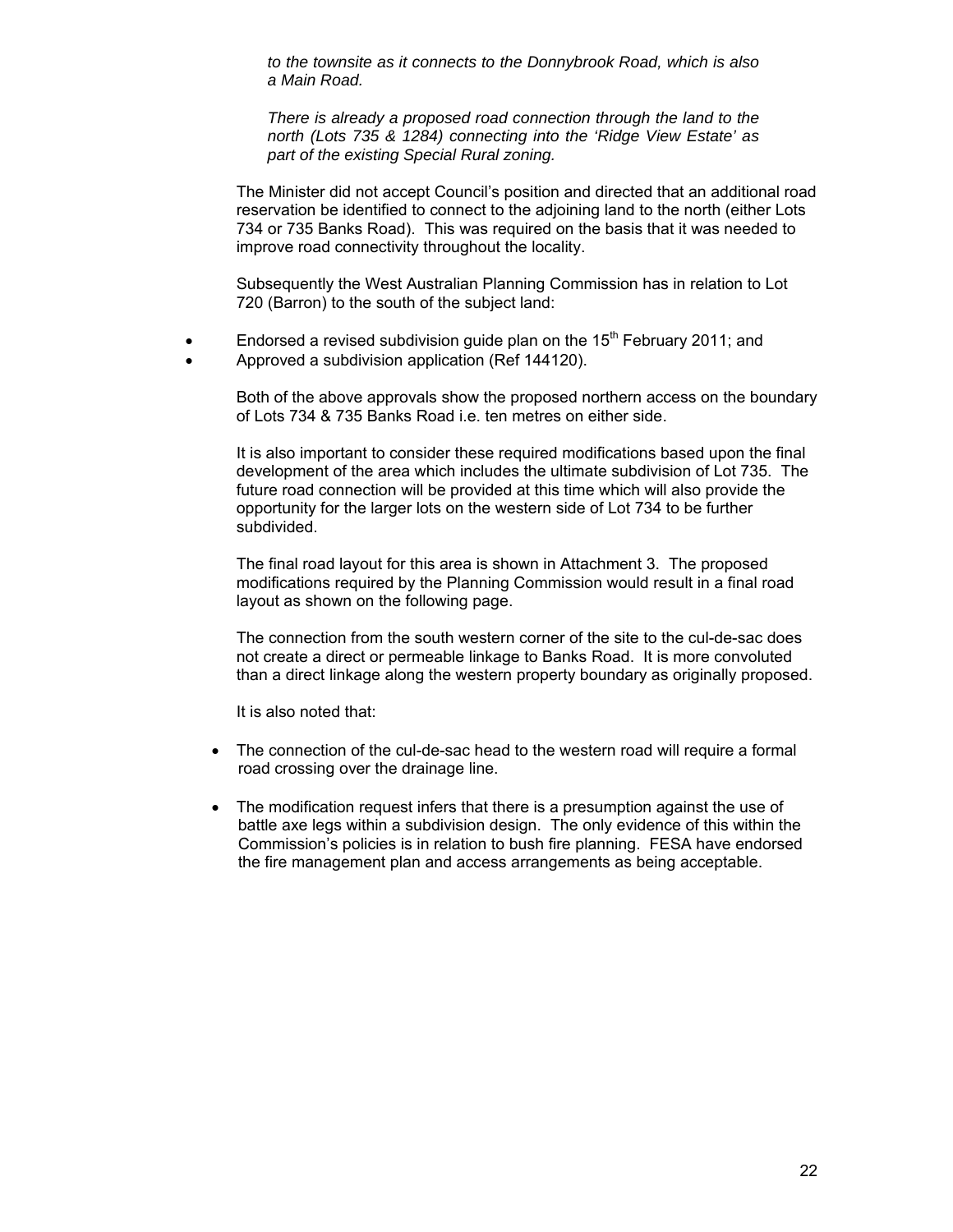

The additional development cost associated with the road connection would be significant. If this is solely borne by the applicant it may affect the viability of the subdivision.

- When the western access road is constructed, Lots C, E and G will have double frontages and can be accessed from either road. While this may be unusual, it does not constitute a basis for opposing the subdivision.
- It is questioned, when given the ultimate subdivision design, why it is necessary for the cul-de-sac to be connected to western road. It only marginally provides a more direct route for those residents when they leave the site and wish to travel towards Bridgetown. Conversely it reduces the quiet nature of the cul-de-sac and its use for walking, riding etc as it may have increased traffic flows.

# *Structure Plan Requirement*

The Planning Commission has requested that the term "structure plan" be used instead of "subdivision guide plan."

It is noted that Clause 5.3.1(i) of the Scheme refers to the preparation of a structure plan. However all references within all the existing Special Rural zone provisions in Schedule 3 of the Scheme specifically refer to a "subdivision guide plan." This includes for Special Rural Zone No 7 (Amendment No 12) which was approved in 2011.

Because of the reference in Clause 5.3.1(i) the Commission is technically correct but this would result in Amendment 13 being inconsistent with all other approved Special Rural zones and provisions.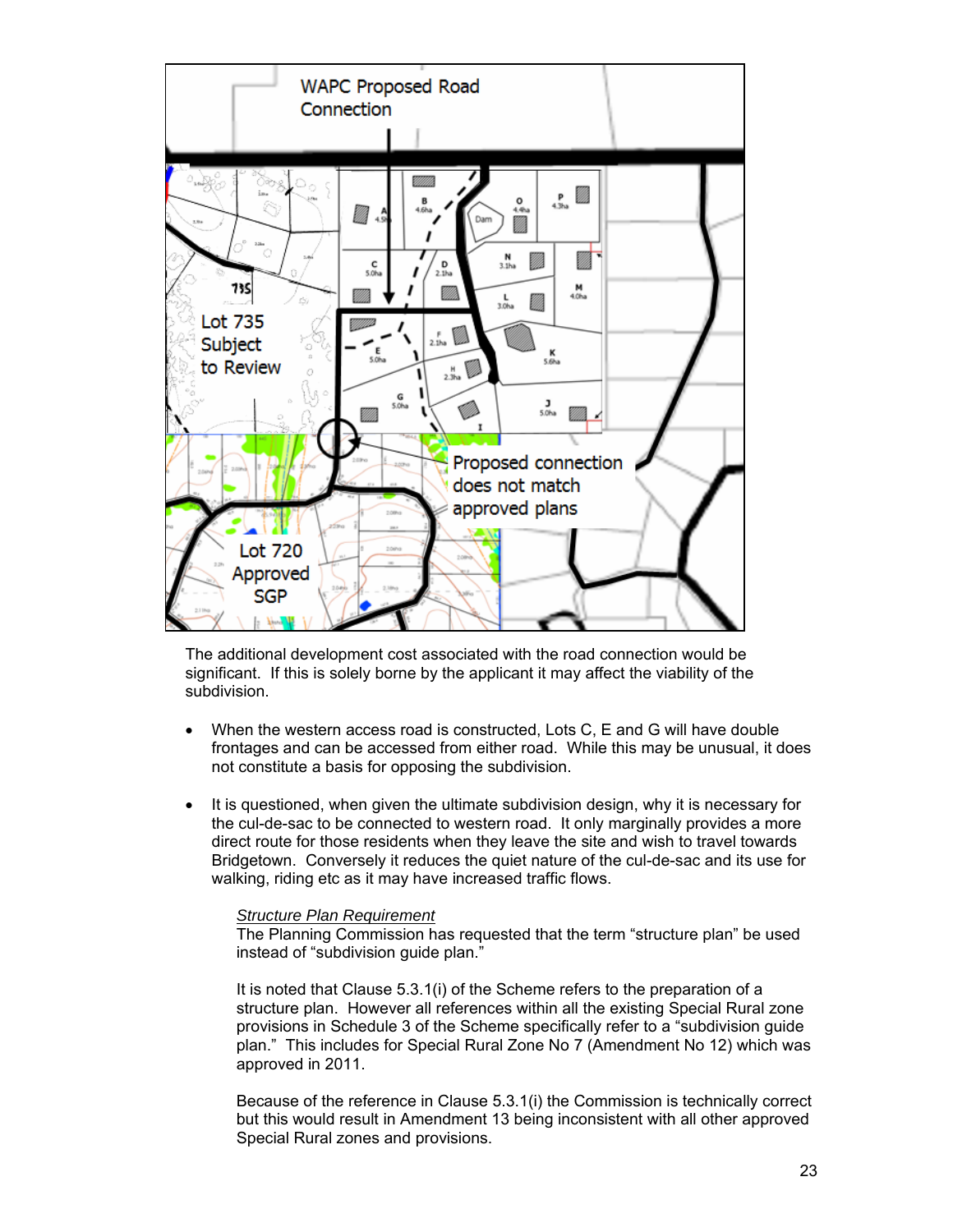This modification appears to be more related to the proposed updating of the Scheme Text which will introduce the standard provisions for the approval of structure plans. These provisions will also provide that the applicant may appeal against any decision of the Planning Commission to require the subdivision guide plan to be changed. At present there is no such right of appeal for the applicant.

#### *Lot 735*

The assumption in the consideration of the road layout for this area has been that the eventual subdivision of Lot 735 would use a shared road access with Lot 734.

The requested modification from the Planning Commission would potentially diminish the likelihood of this. As shown in the above plan it is more likely that the subdivision of Lot 735 would connect into the 'corner' of the new road alignment between Lots C and E rather than connecting directly to Banks Road.

#### *Fire Accessway*

A further issue would occur if the Planning Commission proceeds with the modified road layout and also required the unconstructed road reserve along the western boundary to be retained through to Banks Road.

The Minister has directed that Conditions 10(b) and 14 are to be deleted as they are no longer required. These two conditions are designed to ensure that there is no automatic right for residents to use the unconstructed road reserve.

#### *Process for Completion*

There is no statutory process for Council to query or challenge either the Minister's or the Planning Commission's decision. It is expected that the Council will automatically modify the Amendment documents and submit them for final endorsement. While there is a statutory time period to deal with this matter, it is not uncommon for this not to be complied with.

While there is no provision in the Act, Councils have requested that the Minister review his decision.

If the Council refuses to modify the Amendment, then the Minister has the power to make the modifications, approve the Amendment and to recover the costs from Council. However officers are not aware of any instances where this has occurred. In this situation it is more usual for the Amendment to be left in abeyance.

As the primary issue relates to the subdivision guide plan it is possible to complete the Amendment but not to proceed with the subdivision guide plan. This would result in the subject land being rezoned but with no approved subdivision guide plan. Such a zoning would alter the land uses that can be considered on the property and the existing plantation would become a non conforming use.

#### **POLICY IMPLICATIONS**

These implications are addressed above.

#### **BUDGET/FINANCIAL IMPLICATIONS**

None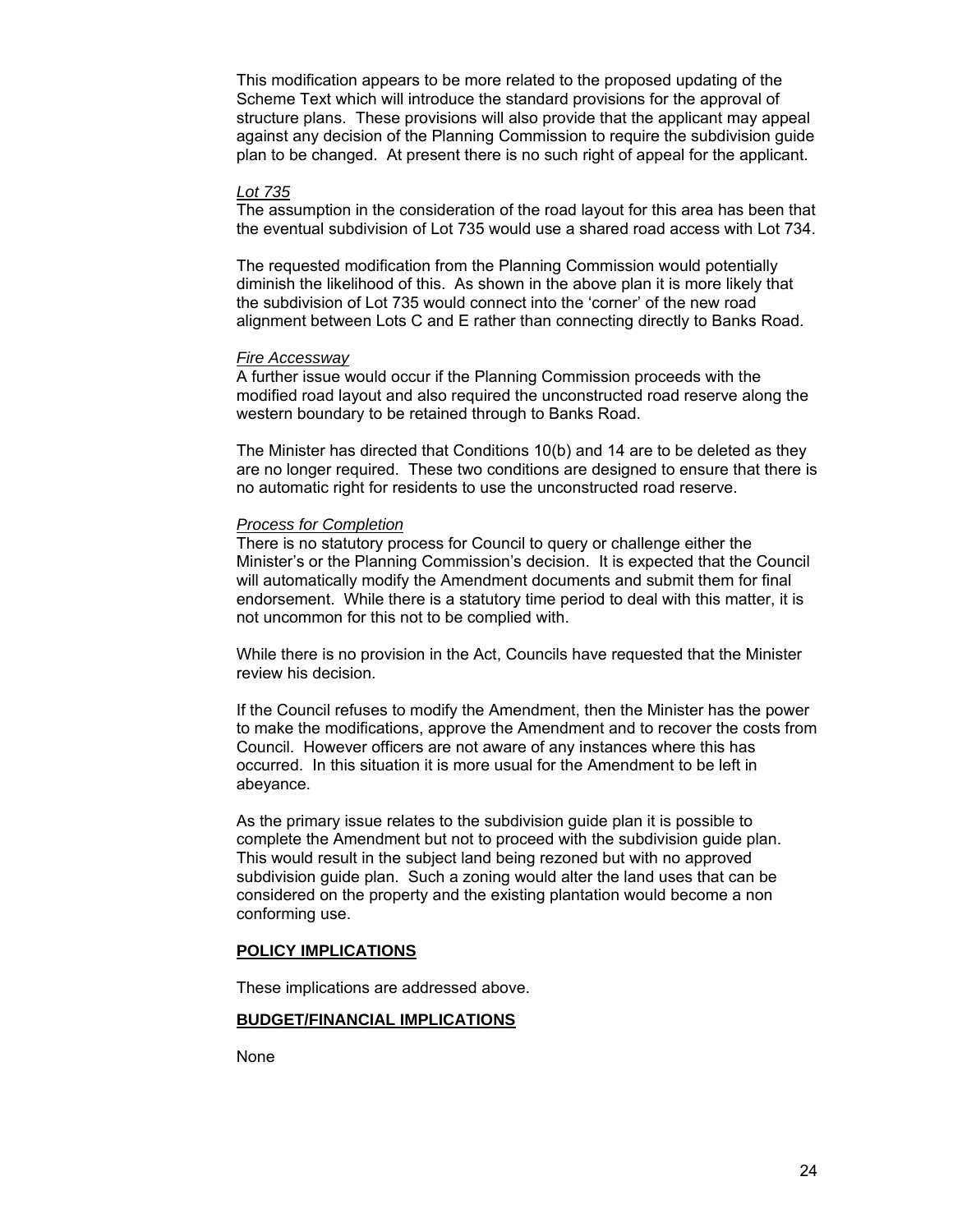### **STRATEGIC IMPLICATIONS**

The outcome of this issue will determine the ultimate subdivision pattern in this area. Should the proposed subdivision not proceed it will limit the potential supply of special rural lots.

# **VOTING REQUIREMENTS**

Simple Majority

## **COUNCIL DECISION & OFFICER RECOMMENDATION – ITEM 8.3.5**

**MOVED: Cr Walker SECONDED: Cr Kaltenrieder CONDED: Cr SECONDED: Cr Kaltenrieder** 

- **1. That Council seek the Minister's approval to defer the time period for modifying the Amendment until such time as the issues with the subdivision guide plan are resolved.**
- **2. That Council request that the West Australian Planning Commission reconsider the proposed modifications to the subdivision guide plan as:**
- **a) The proposed modifications would result in a revised local road network (as shown) which has a less direct connection to Banks Road than that which was proposed by using the western road.**
- **b) The modifications are likely to result in any subdivision within Lot 735 also utilizing the connection to the cul-de-sac rather than connecting directly to Banks Road.**
- **c) The Planning Commission has already approved a subdivision guide plan for Lot 720 to the south and approved a subdivision application (Ref 144120) which provides for the road alignment to be on the border of Lots 734 and 735. The proposed modification would require the road connection to be wholly contained within Lot 734 and this would not provide for a suitable connection into Lot 720.**
- **d) The modifications are inferring that there is a presumption against the use of cul-de-sacs and battle axe legs. This is not supported by the Commission's policy except where there is a high bush fire risk. However that does not apply in this instance and FESA have endorsed the current road layout as part of the approved fire management plan. The Commission has also approved the use of cul de sacs and battle axe legs in the adjoining subdivisions.**
- **e) The proposed modification would require the public road to crossing of the creek. This will have a significant cost and require a greater disturbance of the 'Remnant Vegetation Protection' area than the proposed driveway access.**
- **3 That the applicant be advised of the above.**

**CARRIED 7/0 Res 050/12**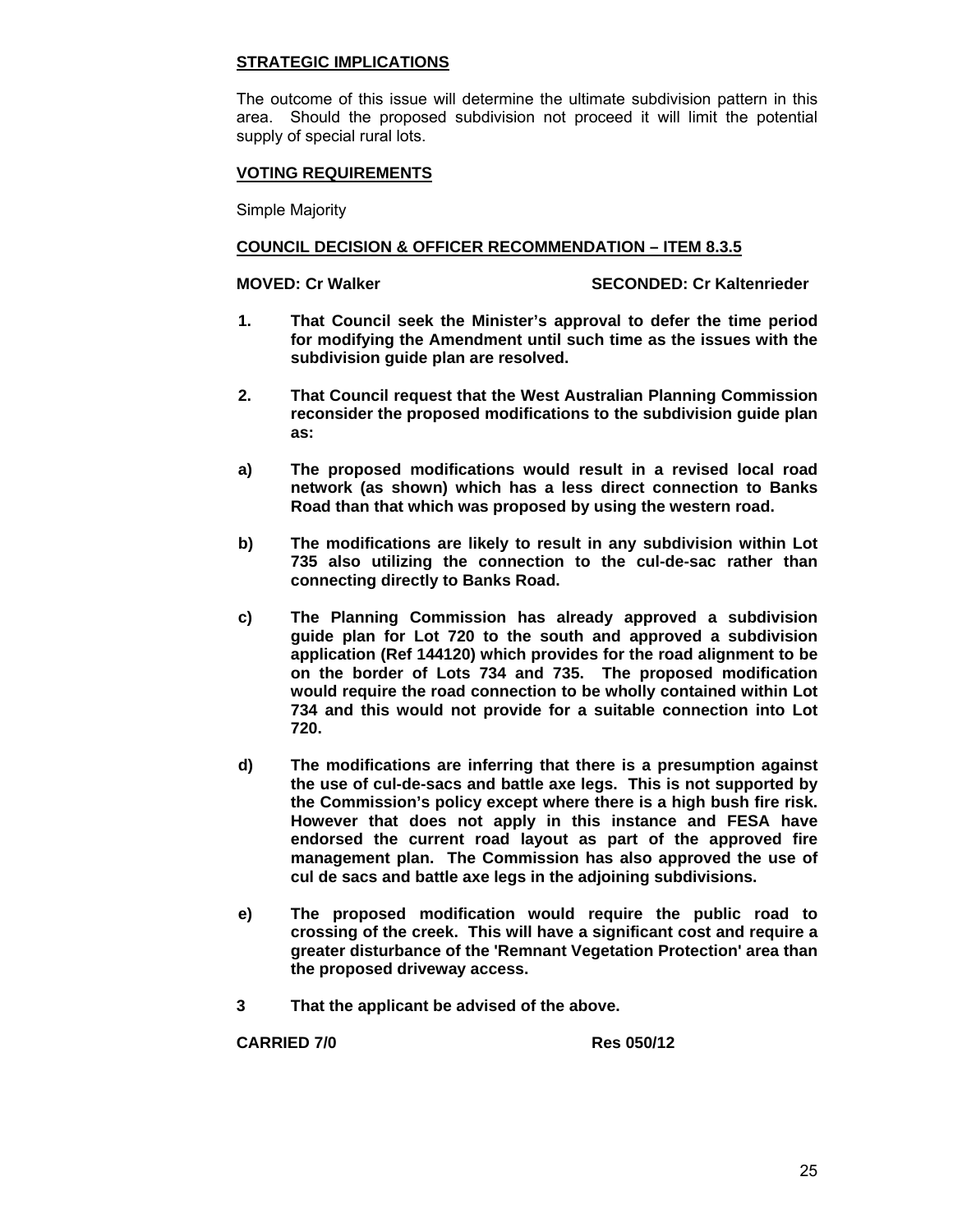# **8.3.6 Rezoning Request – Lots 8 & 9 Boyup Brook – Kojonup Road**

| Lots 8 & 9 Boyup Brook - Kojonup Road<br><b>MPM Development Consultants</b> |
|-----------------------------------------------------------------------------|
|                                                                             |
|                                                                             |
| $10^{th}$ April                                                             |
| Geoffrey Lush (Council Consultant)                                          |
| A Lamb                                                                      |
| 1 Location and Policy Plan                                                  |
| 2 Rezoning request                                                          |
| 3 Rural Strategy Recommendations                                            |
|                                                                             |

# **SUMMARY**

This report is to consider an application to rezone Lots 8 & 9 Boyup Brook – Kojonup Road from 'Rural' zone to 'Rural Small Holdings.' The amendment will introduce:

• The general provisions for the Rural Small Holdings zone;

 *\_\_\_\_\_\_\_\_\_\_\_\_\_\_\_\_\_\_\_\_\_\_\_\_\_\_\_\_\_\_\_\_\_\_\_\_\_\_\_\_\_\_\_\_\_\_\_\_\_\_\_\_\_\_\_\_\_\_\_* 

- The provisions for the preparation and approval of structure plans; and
- The special development conditions for the subject land as Schedule 3A 'Rural Small Holdings' zones.

The subject land is owned by the Bindaree Corporation and Mr R Maddens.

The subject land is within the Rural Small Holdings Policy area as identified in the Rural Strategy. This forms part of a larger policy area for which a structure plan is required.

The amendment request is supported subject the issues outlined below.

#### **BACKGROUND**

The subject land comprises of Lots 8 and 9 Boyup Book – Kojonup Road and it has a total area of 95.5 hectares. The subject land is located south east of the Boyup Brook town site adjacent to the Blackwood River as shown in Attachment 1.

Council at its Meeting of the  $20<sup>th</sup>$  July 2006 resolved in relation to the subject land that

- 1 Pursuant to Section 75 of the Planning and Development Act 2005 the Council resolves to amend Town Planning Scheme No 2 by including Locs 1213 and 1265 Boyup Brook-Kojonup Road within a Special Rural Zone;
- 2 Upon receipt of the formal documentation the Council will consider these further and will refer any adopted amendment to the WAPC for consent to advertise.

Since that time a boundary realignment has occurred and hence the new lot numbers. In addition the approval of the Local Rural Strategy in 2010 has now superseded the above resolution.

The applicants' letter requesting the amendment is contained as Attachment 2.

The subject land is substantially cleared farming land with an existing residence and associated outbuildings situated on Lot 9. The site is undulating with elevations of approximately 185m AHD adjacent to the river rising to 250m along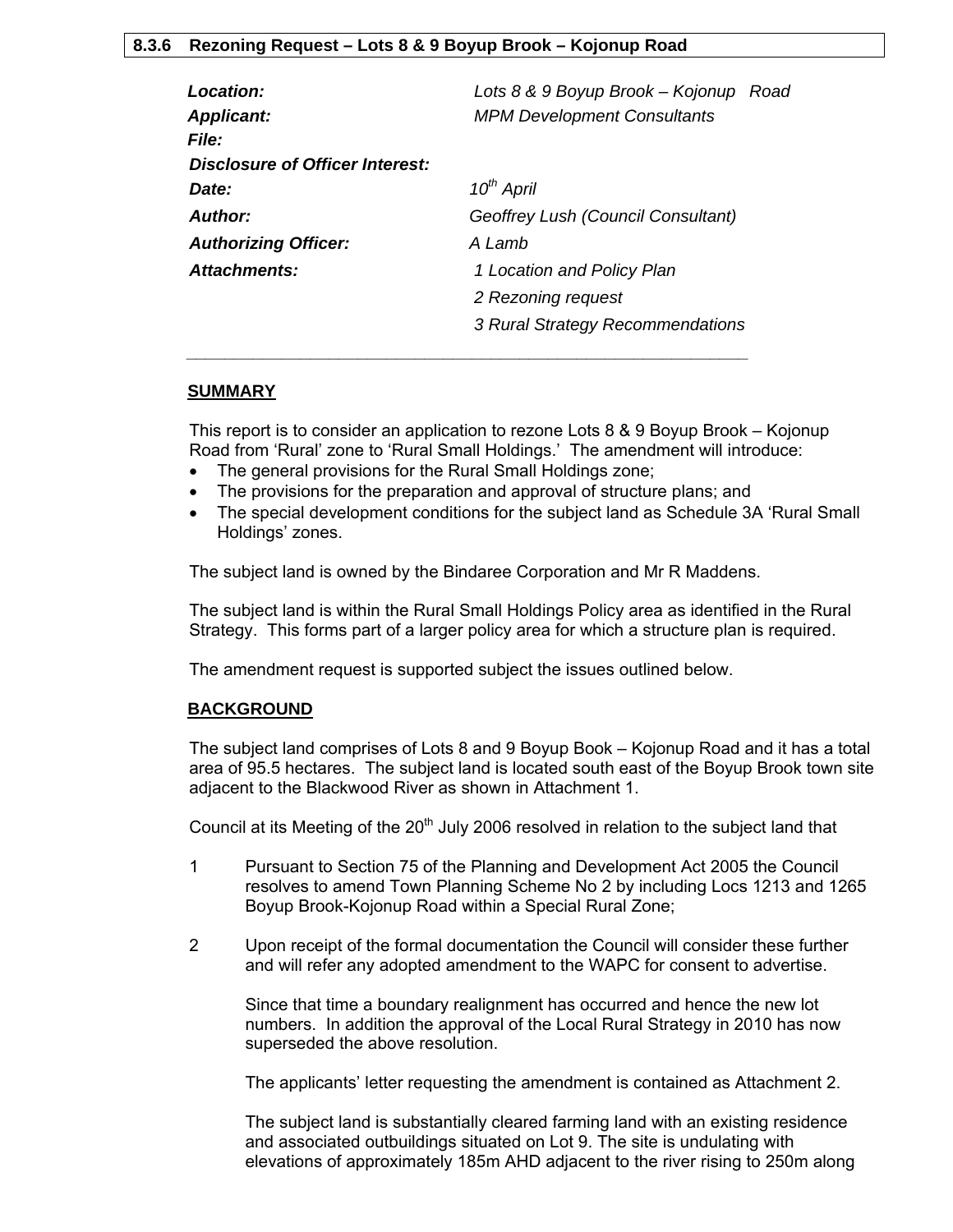the eastern boundary which is characterized by a central ridge line that defines the river valley. Lot 9 is elevated and is characterized by rocky granite outcrops, while Lot 8 is gently sloping and relatively flat adjacent to the river.

# **CONSULTATION**

- Applicant and consultants; and
- Department of Planning

# **STATUTORY OBLIGATIONS**

# *Local Rural Strategy*

Within the Rural Strategy the subject land is contained within Area 7 of Townsite and Surround Planning Precinct (BBR5).

The objective for this area is to encourage the development of rural small holding subdivision in appropriate locations. The Development Guidelines (Table 1 of the Strategy) recommends that:

- Granite ridge areas are unlikely to be suitable for development, except as part of a lager lot.
- Requires an overall structure plan to identify appropriate development locations addressing:-
	- Land capability;
	- Flood levels, river corridor; and public access;
	- Possible road connection from Kojonup Road to Fern Valley Road.
	- Landscape protection and view sheds;
	- Upgrading of the river crossing at Terry Road.
- Low key tourist development.

Recommendations 23, 24, 25 and 26 of the Strategy are included as Attachment 3 and these reinforce the need for detailed plans of the site addressing the same issues as is normally required for a Special Rural zone.

# **COMMENT**

The subject land forms part of a larger policy area within the Rural Strategy. This is comprised of thirteen properties with a total area of 452 hectares as shown in the following table.

The main issue associated with the development of this area is the potential road connection from the Kojonup Road to either Fern Valley or Terry Road. If this road connects through to Terry Road then there may be a requirement to upgrade the river crossing and the landowners would be expected to contribute to this.

| Lot  | Plan   | <b>Road</b>        | Area   |
|------|--------|--------------------|--------|
| 8    | 68176  | Kojonup            | 33.53  |
| 9    | 68176  | Kojonup            | 61.99  |
| 223  | 251175 |                    | 16.20  |
| 696  | 251166 | Fern Valley        | 40.61  |
| 798  | 251166 | Fern Valley        | 22.92  |
| 913  | 103309 | <b>Fern Valley</b> | 40.58  |
| 10   | 33494  | <b>Fern Valley</b> | 5.45   |
| 1777 | 125980 | <b>Fern Valley</b> | 10.32  |
| 10   | 33494  | Stanton            | 104.38 |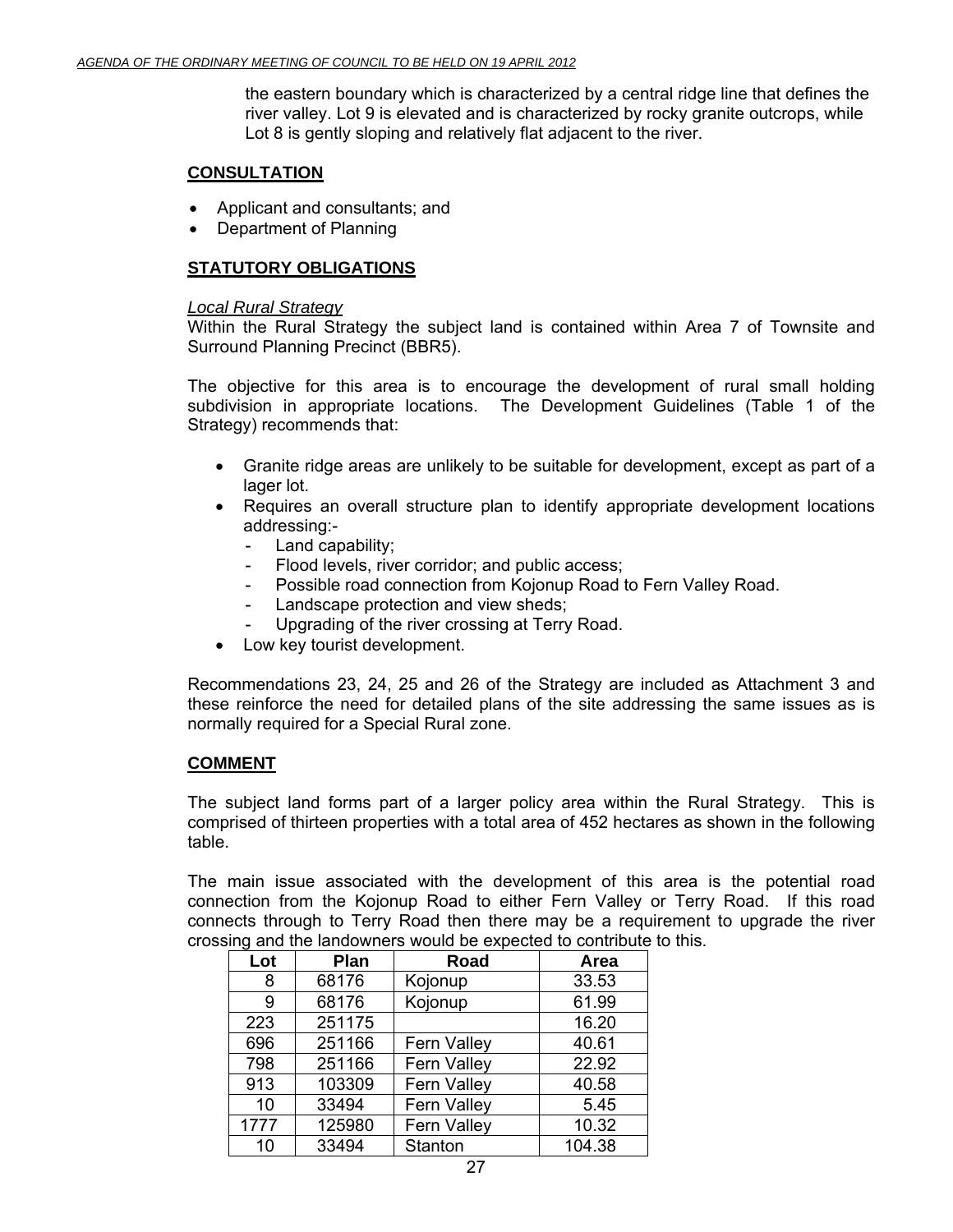| 589   | 100797 | Stanton | 36.15  |
|-------|--------|---------|--------|
| 6     | 96448  | Terrv   | 40.13  |
| 6116  | 81971  | Terry   | 27.58  |
| 7876  | 81971  | Terrv   | 12.31  |
| Total |        |         | 452.15 |

It is not expected that a detailed subdivision design would be prepared over the whole of the policy area, but it is important to confirm the potential location of road access, potential upgrading and landowner contributions. Additional matters which also have to be considered include:

- the 1:100 year flood level;
- interface and management of the river corridor;
- landscape protection; and
- additional land uses.

In relation to the introduction of the Rural Small Holding zone Council will need to determine the proposed development and land use provisions. These have already been discussed in general terms in the Planning Scheme review workshops.

These provisions would operate in a similar manner to the current Special Rural zone and include a Schedule with special conditions for each development. The main difference is that the lots are larger and that a greater range of land uses can potentially be considered.

In discussions with the Department of Planning it has been confirmed that there is no objection to combining the general provisions for both the Special Rural and Rural Small Holdings zones.

Whereas previously each subdivision would have a subdivision guide plan; these are now being referred to as structure plans. Each structure plan area covers multiple properties and is required to coordinate development between properties. The introduction of the Structure Plan areas was intended to be done as part of the Scheme review/omnibus amendment. It is prudent for these provisions to be included as part of the current proposal as it is likely to precede the omnibus amendment.

The proposed structure plan areas will only reflect the approved policy areas within the Rural Strategy. Policy Areas 6 and 11 (See Attachment 1) will not be included as they are identified for possible townsite expansion subject to the finalization of the Townsite Strategy. These areas will be rezoned once the Townsite Strategy is approved by the Planning Commission.

# **POLICY IMPLICATIONS**

The introduction of the Rural Small Holding zone is a major step forward for the planning of the municipality.

Council Policy W07 Road Contributions applies.

It states that rural small holding subdivisions shall have:

- A road width a two coat spray seal;
- A reserve width of 20m;
- A pavement width of 6m; and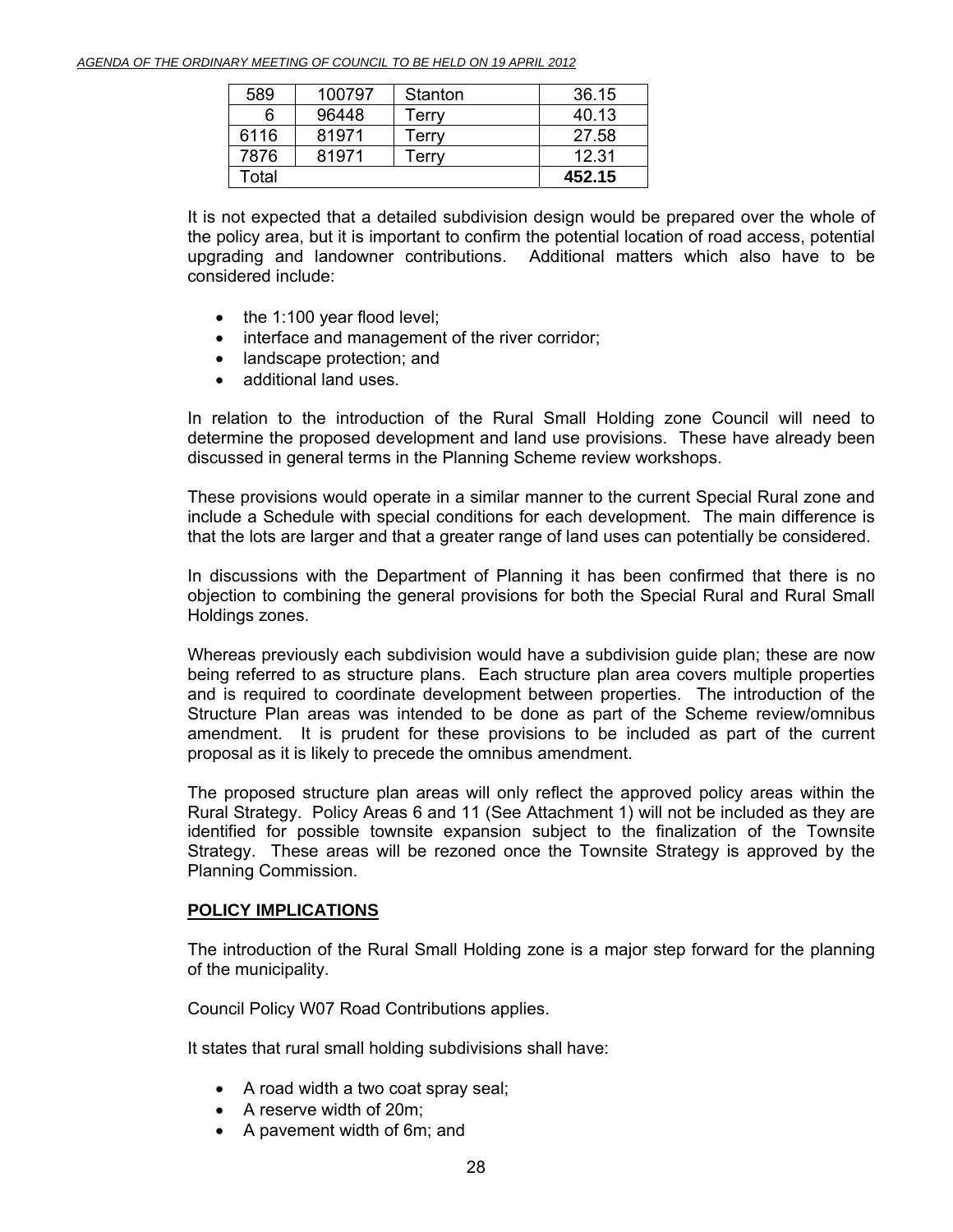• Shoulders of 1.2m.

In relation to Policy area No 7 the Policy stipulates that:

| <b>Road</b>                                                   | <b>Rural</b><br><b>Strategy</b><br><b>Policy Area</b>  | <b>Subdivision</b><br><b>Type</b>       | <b>Contributions to upgrade</b>                                                                                                                                                                                                                               |
|---------------------------------------------------------------|--------------------------------------------------------|-----------------------------------------|---------------------------------------------------------------------------------------------------------------------------------------------------------------------------------------------------------------------------------------------------------------|
| <b>Terry Road</b><br><b>Crossing</b>                          | Area 7 and rural<br>areas.                             | <b>Rural Small</b><br>Holdings          | Will need further investigation to determine<br>what type of crossing is required.<br>Contributions will be based upon the<br>subdivision lot yield which will be assessed<br>in structure plan for the Area.                                                 |
| <b>Terry Road</b><br><b>South</b><br>(To Stanton<br>Rd)       | Area 7 and rural<br>areas.                             | <b>Rural Small</b><br>Holdings          | Functions as a rural distributor road.<br>Adjoining landowner's contribution would<br>be 50% based upon lot yield to be assessed in<br>structure plan.                                                                                                        |
| <b>Fern Valley</b><br>Road                                    | Area 7                                                 | <b>Rural Small</b><br>Holdings          | 100% contribution from landowners based<br>upon the subdivision lot yield which will be<br>assessed in structure plan for the Area.                                                                                                                           |
| <b>Stanton Road</b><br>West<br>(Fern Valley to<br>Terry Rd)   | Area 7 to the<br>north.<br>Rural to the<br>south.      | <b>Rural Small</b><br>Holdings<br>Rural | May need sealing depending final road<br>configuration in Area 7.<br>Adjoining landowner's contribution would<br>be 50% based upon lot yield to be assessed in<br>structure plan.                                                                             |
| <b>Stanton Road</b><br>West<br>(Fern Valley to<br>Kojonup Rd) | Part Area 7 to<br>the north.<br>Rural to the<br>south. | Rural                                   | Standard would depend upon the upgrading<br>of Terry Road and final road pattern in Area<br>7.<br>Any contribution would be from properties<br>in Terry Rd and Fern Valley Road and would<br>be 50% based upon lot yield to be assessed in<br>structure plan. |

The exact nature of any upgrading and associated contributions will need to be addressed in the structure for the area.

# **BUDGET/FINANCIAL IMPLICATIONS**

Council's Budget sets Amendment fees of:

- \$3,000 for a minor amendment; and
- \$5,000 for a major amendment.

In accordance with the Planning and Development Regulations 2009, the fees are based upon an "estimate" of hourly charges in processing the Amendment and do not include the advertising costs.

There is no definition of major and minor and this generally relates to the complexity of the issues.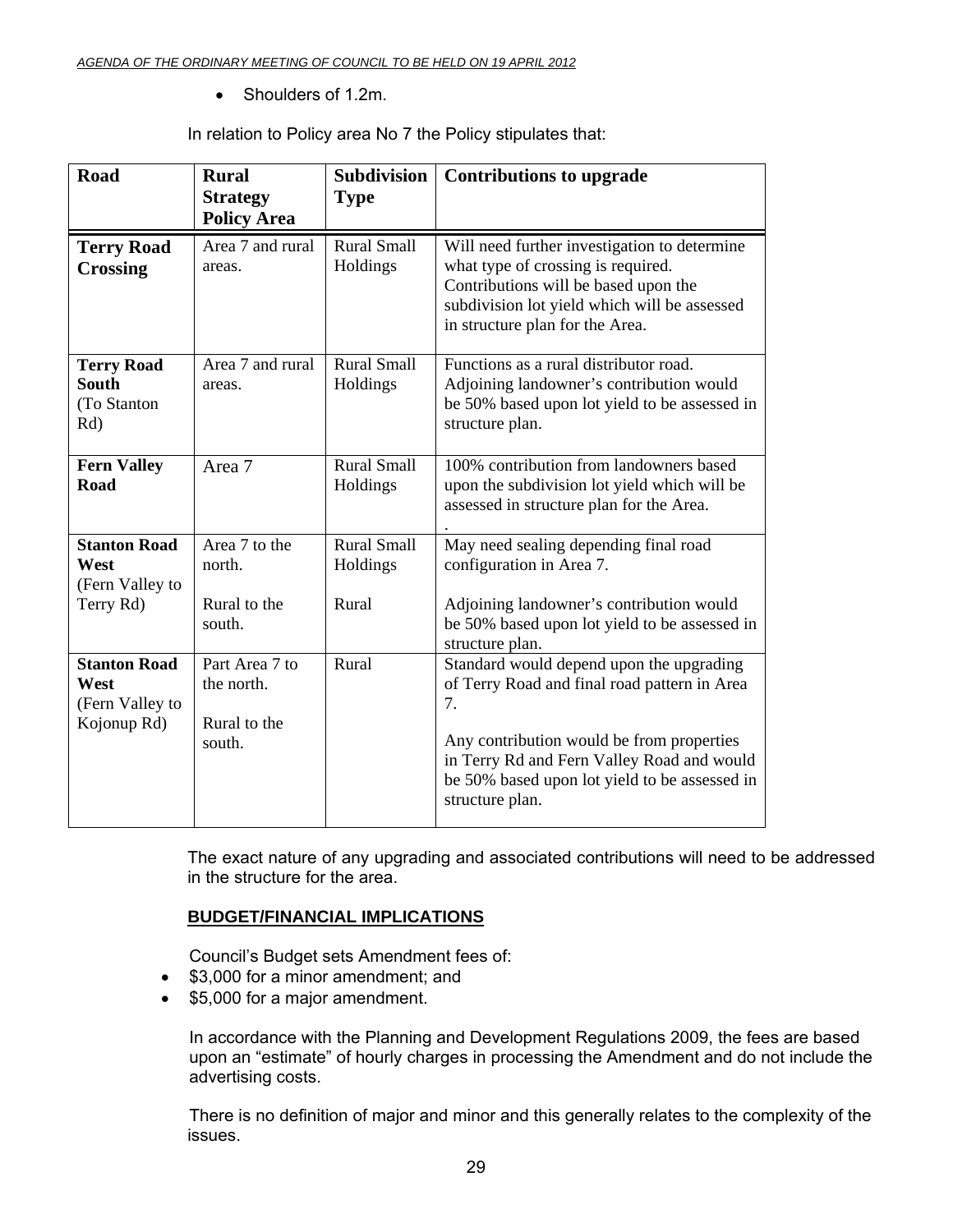# **STRATEGIC IMPLICATIONS**

None

# **VOTING REQUIREMENTS**

Simple Majority

# **COUNCIL DECISION & OFFICER RECOMMENDATION – ITEM 8.3.6**

# **MOVED: Cr Walker SECONDED: Cr Biddle**

- **1. That Council resolve pursuant to Section 75 of the Planning and Development Act 2005, to amend Local Planning Scheme No 2 by:**
- **a) Introducing provisions for the Rural Small Holdings zone into the Scheme;**
- **b) Amending the Zoning Table to include the Rural Small Holdings zone;**
- **c) Introducing provisions into the Scheme for Special Control Areas (Structure Plans);**
- **d) Introducing Schedule 12 Structure Plan Areas;**
- **e) Including the Special Rural and Rural Small Holdings policy areas from the endorsed Rural Strategy as Structure Plan Areas on the Scheme Maps;**
- **f) Rezoning Lots 8 & 9 Boyup Brook Kojonup Road from 'Rural' zone to 'Rural Small Holdings'; and**
- **g) Including appropriate special conditions into Schedule 3A Rural Small Holdings**
- **2 That the draft structure plan is to include an indicative road network for the whole of the Policy Area and identify road upgrading requirements; landowner contributions; major development opportunity and constraints. This should be prepared recognising Recommendations 23 – 26 (inclusive) of the Rural Strategy.**
- **3 That notice of the proposed preparation of the structure plan be sent to all landowners within the policy area and they be invited to make any comments to Council in relation to possible development within this area.**
- **4 That a separate report be submitted to Council outlining the proposed general development and land use provisions which will be applied in the Rural Small Holdings zone.**
- **5 That upon receipt of the draft amendment documents and payment of the major application fee of the \$5,000 the proposal be further considered by Council for preliminary adoption and for the purpose of referral to the EPA and public advertising.**

 **CARRIED 7/0 Res 051/12**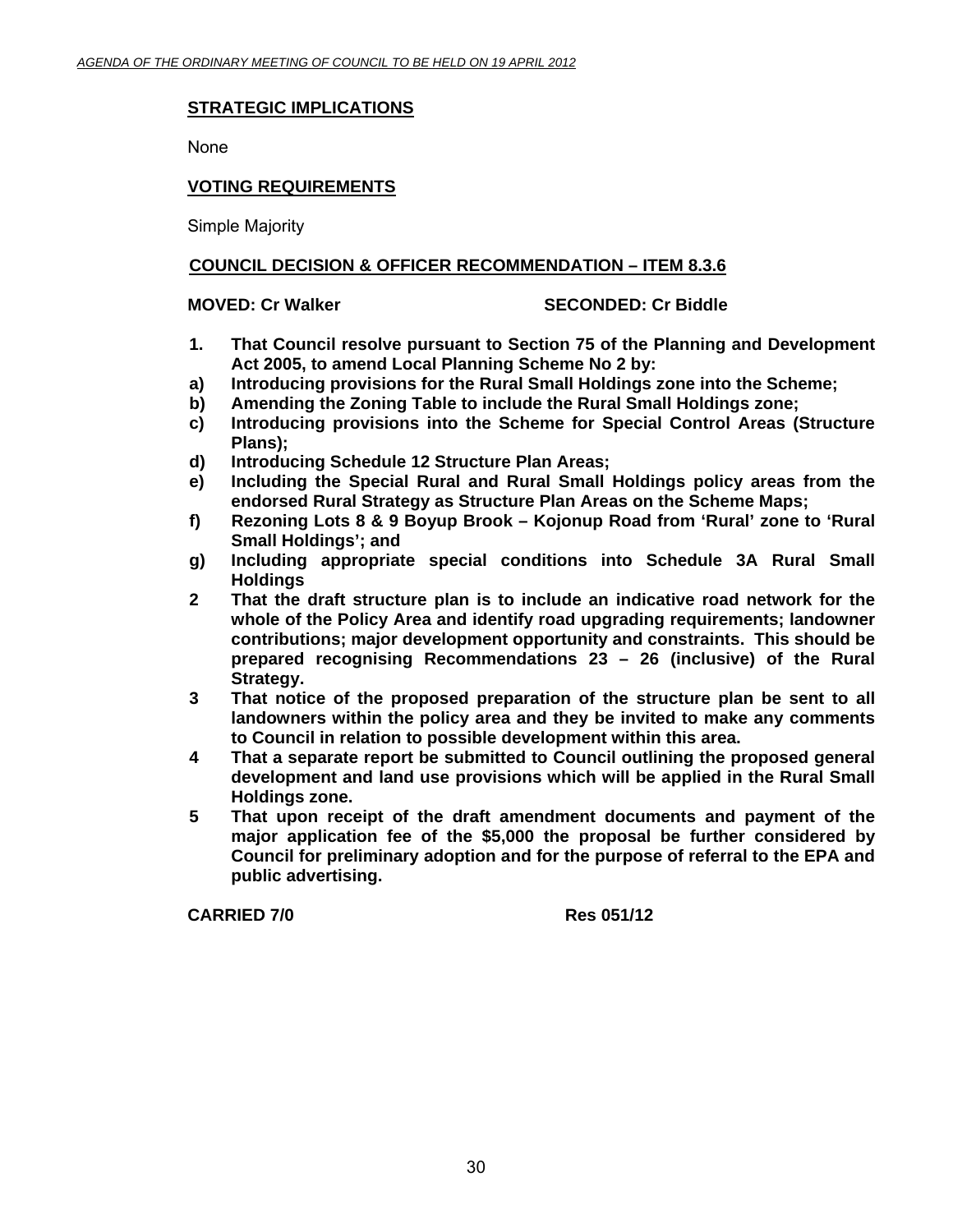# **8.3.7 Authorisation of Officers** *Food Act 2008* **and** *Health Act 1911*

| <b>Location:</b>                | Not applicable                              |
|---------------------------------|---------------------------------------------|
| <b>Applicant:</b>               | Not applicable                              |
| <b>File:</b>                    |                                             |
| Disclosure of Officer Interest: | None                                        |
| <b>Date:</b>                    | 24 January 2012                             |
| Author:                         | Wayne Jolley - Environmental Health Officer |
| <b>Authorizing Officer:</b>     | Alan Lamb - CEO                             |
| <b>Attachments:</b>             | Copy of Certificate (Angela Hales)          |
|                                 |                                             |

# **SUMMARY**

As an "Enforcement Agency" under the *Food Act 2008*, the Shire of Boyup Brook is empowered to appoint authorised officers in order to administer the Act and the *Food Regulations 2009*. Likewise, under the Health Act 1911, the Shire is empowered to appoint and gazette Environmental Health Officers.

This item carries recommendations:

- To appoint Angela Hales as an authorised officer;
- To seek gazettal of Angela Hales as an Environmental Health Officer; and
- To seek re-gazettal of Wayne Jolley as an Environmental Health Officer.

# **BACKGROUND**

The Shire of Boyup Brook is an "Enforcement Agency" under the *Food Act 2008*, which is charged with responsibility to administer the Act and its regulations. In order to do so, the Shire is empowered to appoint authorised officers who are suitably qualified or experienced. Shire Environmental Health/Building Officer, Wayne Jolley was so appointed on 6 July 2010, following a Council resolution on 17 December 2009.

Section 27 of the *Health Act 1911* empowers a local government to appoint suitably qualified environmental health officers to perform duties expected of it under the Act. Section 28 requires that such appointments are approved (gazettal) by the Department of Health. Wayne Jolley was so approved but that approval has since expired.

Based on a proposal by Wayne Jolley, Angela Hales has recently been engaged to share the environmental health duties but needs to be authorised under the *Food Act 2008* and gazetted under the *Health Act 1911*. Wayne Jolley needs to be re-gazetted under the *Health Act 1911*.

# **COMMENT**

Angela Hales holds a degree as a Bachelor Applied Science in Environmental Health (copy of Certificate attached), which is a suitable qualification for both an authorised officer under the *Food Act 2008* and an environmental health officer under the *Health Act 1911*. Angela has previously held the position of environmental health officer with this Shire and has more recently relieved for short periods in that position.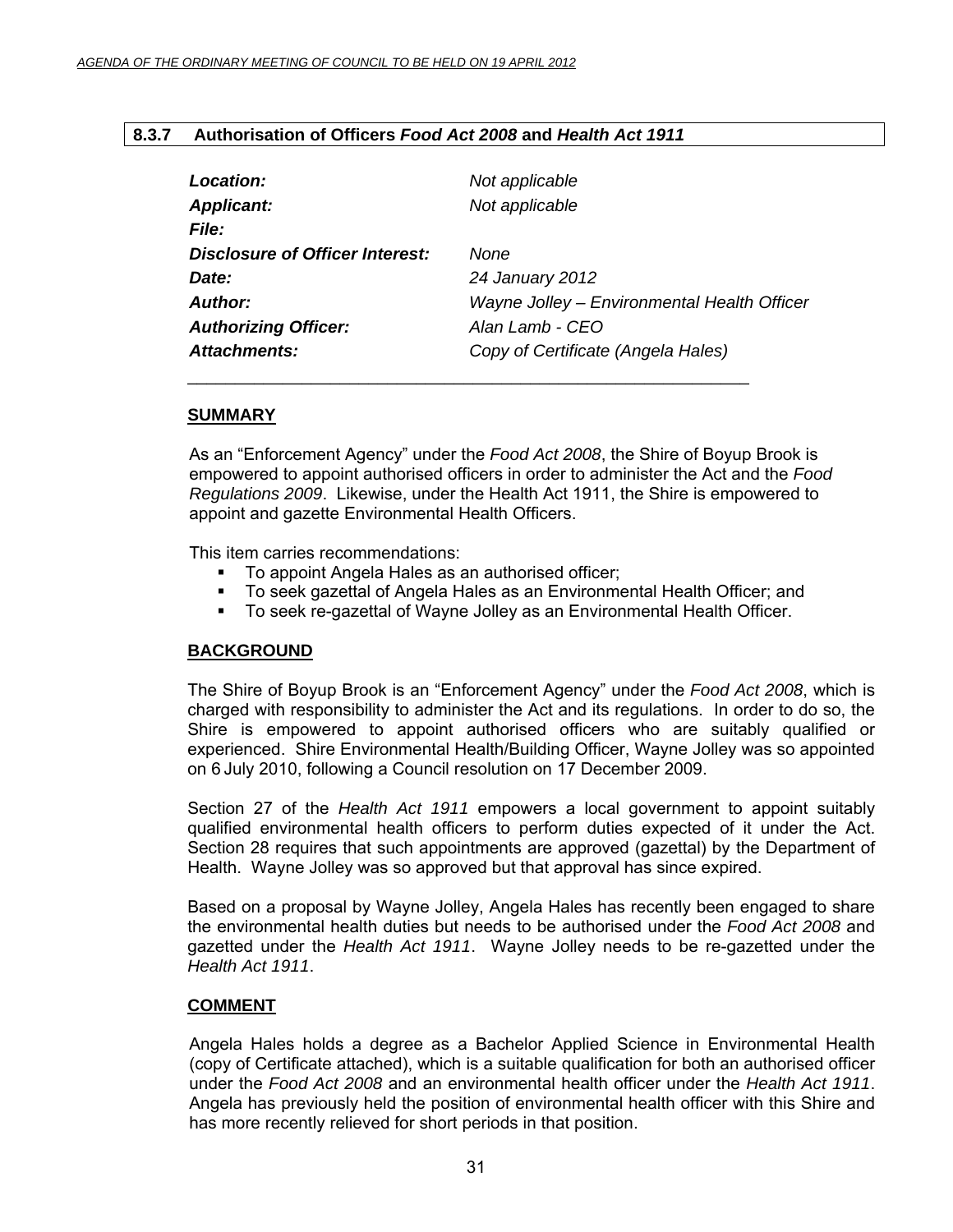Wayne Jolley also holds a Bachelor Applied Science in Environmental Health. He is currently appointed as the authorised officer under the *Food Act 2008* for this Shire and has been the gazetted environmental health officer under the Health Act 1911, since late 2005. However, that approval has now expired and needs to be renewed.

# **CONSULTATION**

Nil

# **STATUTORY OBLIGATIONS**

*Food Act 2008 Food Regulations 2009 Food Safety Standards – 3.1.1, 3.2.2, and 3.2.3 Health Act 1911* 

### **POLICY IMPLICATIONS**

No Policy implications.

# **BUDGET/FINANCIAL IMPLICATIONS**

No budget or financial implications.

### **STRATEGIC IMPLICATIONS**

No strategic implications.

# **SUSTAINABILITY IMPLICATIONS**

Approval of these authorisations and approvals supports the sustainability of the Shires capacity to meet its obligations under the *Food Act 2008* and the *Health Act 1911*.

# **VOTING REQUIREMENTS**

Simple majority

# **COUNCIL DECISION & OFFICER RECOMMENDATION – ITEM 8.3.7**

**MOVED: Cr Biddle SECONDED: Cr O'Hare** 

- o **That Council endorse the authorisation of Angela Hales under the Food Act 2008.**
- o **That Council endorse the gazettal of Angela Hales under the Health Act 1911; and**
- o **That Council endorse the re-gazettal of Wayne Jolley under the Health Act 1911.**

**CARRIED 7/0 Res 052/12**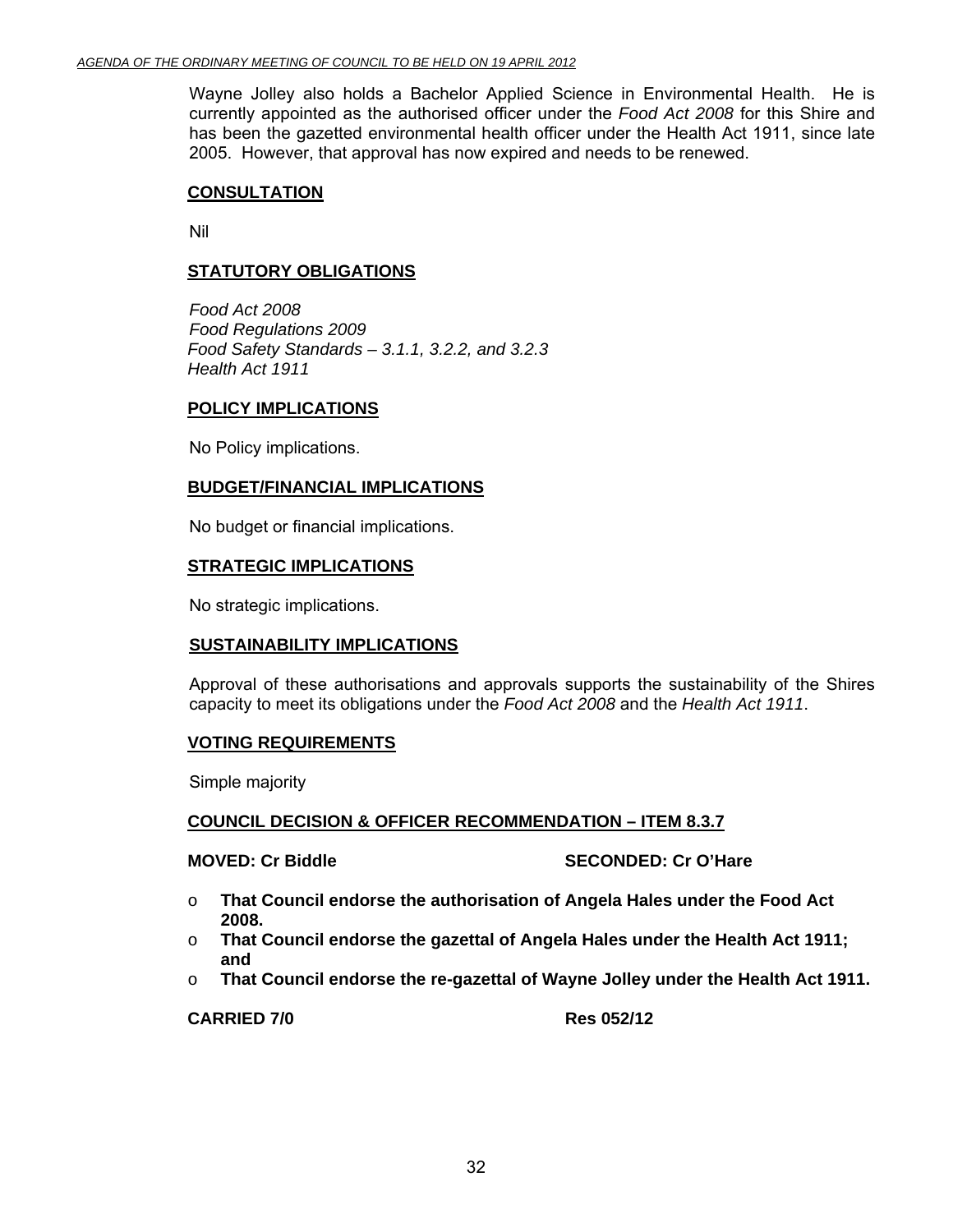# **8.3.8 New Building Legislation and Arrangements**

| N/A                                    |
|----------------------------------------|
|                                        |
| N/A                                    |
| None                                   |
| 3 April 2012                           |
| <b>Wayne Jolley -Building Surveyor</b> |
| Alan Lamb - Chief Executive Officer    |
| Nil                                    |
|                                        |

\_\_\_\_\_\_\_\_\_\_\_\_\_\_\_\_\_\_\_\_\_\_\_\_\_\_\_\_\_\_\_\_\_\_\_\_\_\_\_\_\_\_\_\_\_\_\_\_\_\_\_\_\_\_\_\_

# **SUMMARY**

After several years of development, new building legislation becomes operational on 2 April 2012, which signals a number of very significant changes:

- o A system of private Building Surveyors;
- o New roles and responsibilities for local governments;
- o A new building approval system; and
- o A new fees structure.

It is recommended that Council endorses:

- 1. Delegation such that the Building Surveyor can issue Certificates of Design Compliance (CDC) under the new legislation;
- 2. Delegation such that the CEO, the Building Surveyor and the Manager Administration and Assets are able to issue building permits on behalf of the Shire (i.e. Permit Authority); and
- 3. Designation of the Building Surveyor as an "Authorised Officer" under the new *Building Act 2011*, for the purpose of enforcement.

# **BACKGROUND**

State building control authorities (formerly Department of Local Government -> Department of Housing -› Department of Commerce -› Building Commission) have been developing new building legislation for many years, culminating in the part-enactment of the *Building Act 2011.* During the past two years, the Building Surveyor has followed developments and attended a number of briefing sessions, the last on 23 March where the following was confirmed by the Building Commission.

As from the 2 April 2012:

- o The full *Building Act 2011* will apply (the *Local Government (Miscellaneous Provisions) Act 1960* is repealed); and
- o New *Building Regulations 2012* will commence.

The key points and changes brought about by the new system is summarised as follows:

- $\circ$  There is considerable change in terminology (e.g. the term "Building License" is superseded by the term "Building Permit" and a local government is referred to as a "Permit Authority".
- o Each Building or Demolition Permit application must be certified by a registered building surveyor, formalised by a Certificate of Design Compliance (CDC), which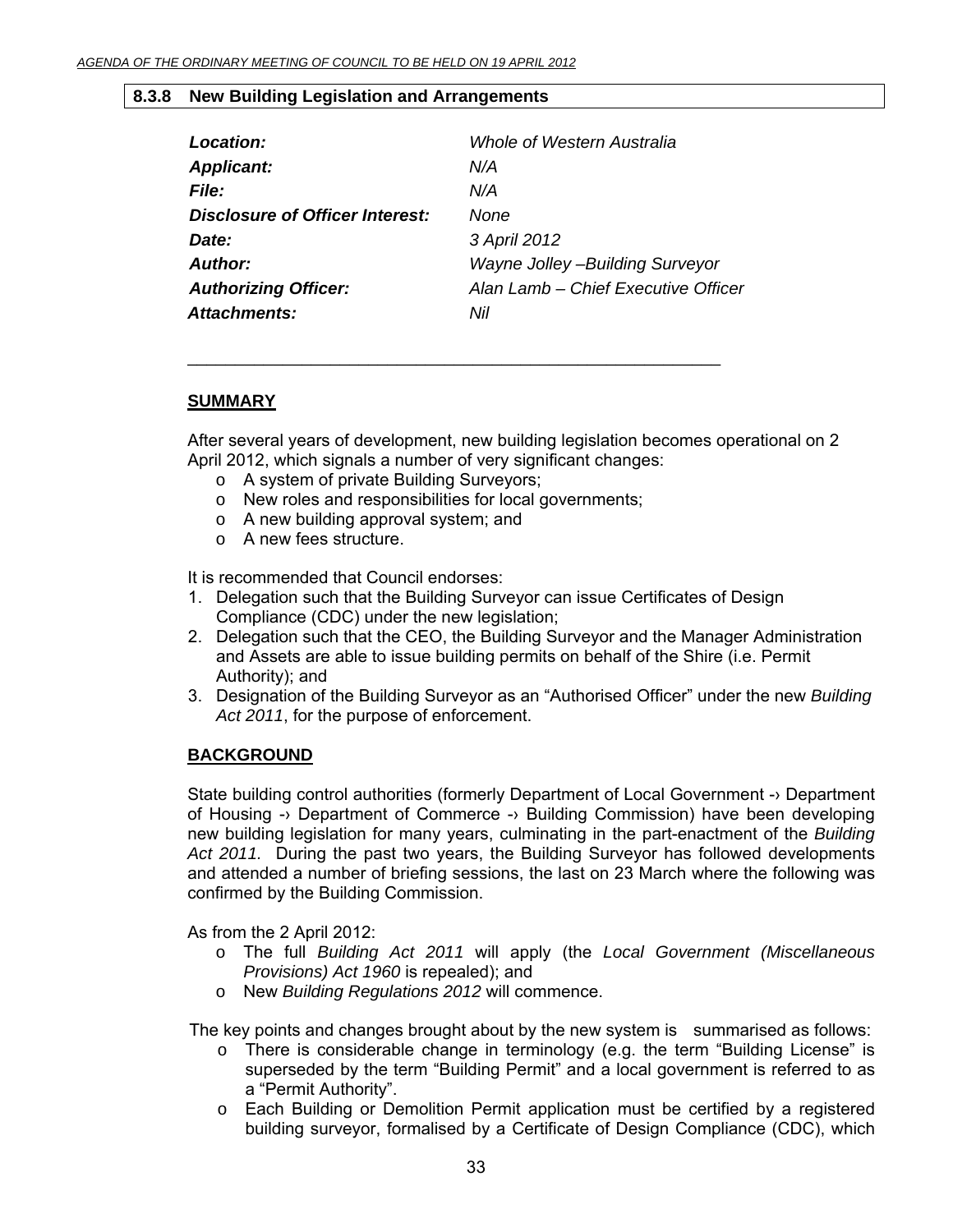signals compliance with the Building Code of Australia (BCA), following examination of all plans and associated documents. Our Shire building surveyor is registered for this purpose.

- o A new system of private certification is introduced whereby private or commercial certifiers (i.e. building surveyors registered for the purpose) may issue a CDC in respect to a Building Permit application, in-lieu of the Shire Building Surveyor issuing the certificate.
- o A local government may also provide a commercial certification service, whereby its registered Building Surveyor/s issue CDC in respect to Building Permit applications from any district. Additional provisions apply in this respect.
- o New prescribed forms have been introduced to standardise a series of application forms, certificates and permits.
- o There are two types of Building Permit application a **Certified application** (where a private certifier examines all plans and documents for compliance with the BCA and issues a CDC) and an **Uncertified application** (where the Shire Building Surveyor performs that function (much in the way of the current system). There is greater onus on applicants to complete application forms in-full and accurately (e.g. all owners of a property are now required to sign a permit application). The Shire still issues the Building Permit regardless of the type of application,
- o The new *Building Regulations* prescribe time limits for processing Building Permit applications (i.e. 10 working days for certified applications and 25 working days for uncertified applications). This assumes that all required information is provided. Where information is lacking from the application, the clock stops and additional time is prescribed for a Permit Authority issue or refuse a Building Permit.
- o Schedule 4 of the *Building Regulations 2012* prescribe that certain structures are exempt from the requirement for a Building Permit (e.g. sheds  $\leq 10$ m<sup>2</sup>, nonstructural renovations or repair, temporary buildings, masts or antennas, retaining walls ≤ 0.5m high, pergolas, rainwater tanks ≤ 5,000 litres, solar hot water systems and photovoltaic panels and park homes/annexes under the *Caravan Parks and Camping Grounds Act 1995*).
- $\circ$  Other than class 1 and 10 buildings (i.e. houses and sheds etc.), the Permit Authority must issue a Certificate of Occupancy after completion of construction and before a building is occupied.
- o A new fees structure is prescribed in Schedule 2 of the *Building Regulations 2011*  for a range of matters*.* Where new replace old, fees are only moderately increased (e.g. the minimum Building Permit fee is raised from \$85.00 to \$90.00). Rates for Certified applications (0.19%) and Uncertified applications (0.32%), reflect the difference in workload to be undertaken by the Permit Authority.

# **COMMENT**

The timeline for preparations at Shire level to adjust to this new legislation was short. Conceptually, the new arrangements have been in the pipeline for some time. However, the detail was absent until the last few weeks approaching the 2 April deadline. The new prescribed forms were released only a few weeks before, information seminars explaining the details were conducted only 2 weeks before, at which point the new Regulations had developed to draft 7 status.

 In order to prepare for the introduction of the new building legislation on 2 April, the Building Surveyor has undertaken the following:

- o This Agenda item to inform Council;
- o Briefing Shire staff on new arrangements;
- $\circ$  Replacement of old documents with new (e.g. application forms etc.);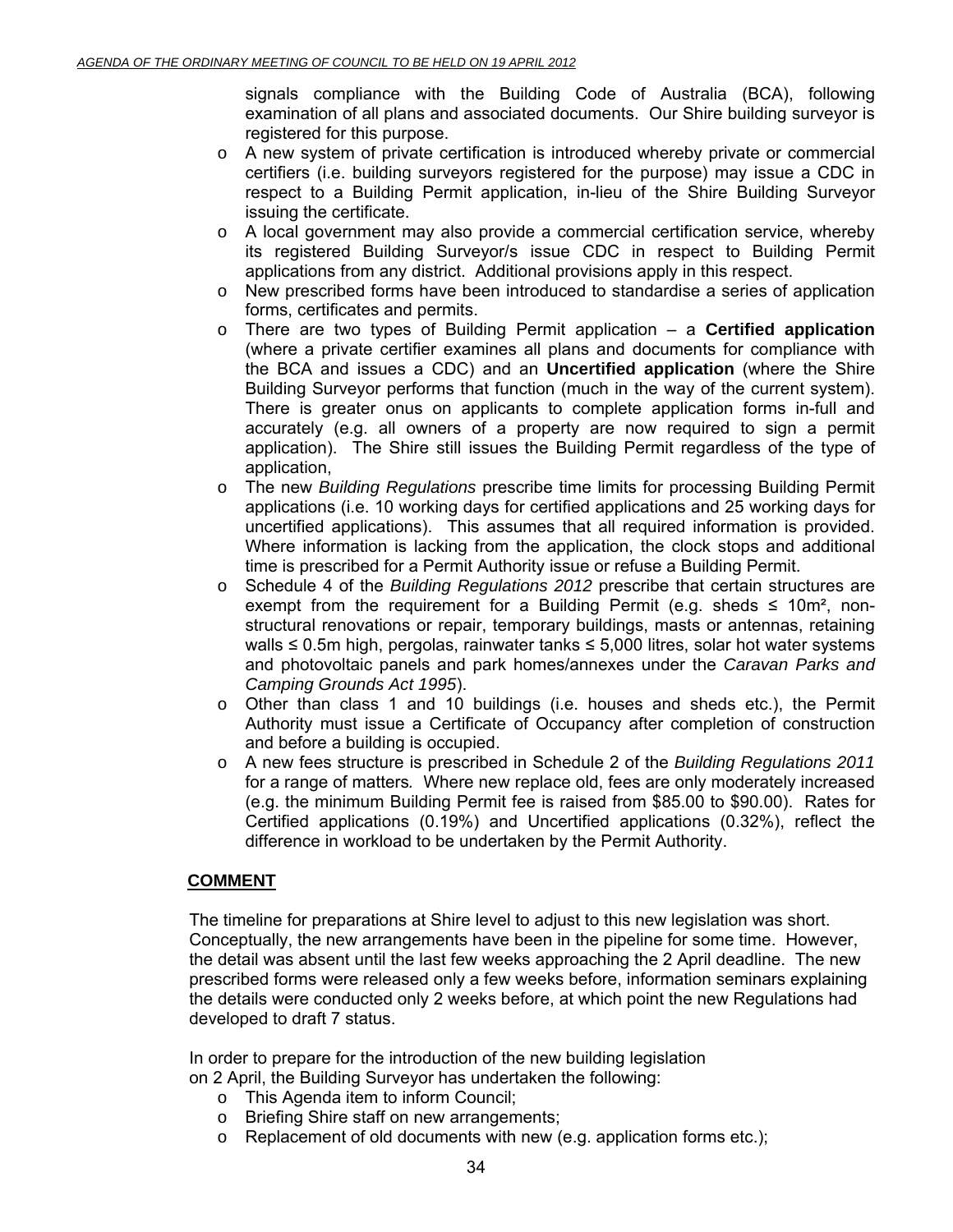- o Posting new documents and information on the Shire website;
- o Creating Check-lists for front-of-office staff;
- o Review and consequential amendment of Shire information packs, Council Policies and other documents. Where necessary, specific amendment of Policies and other documents will be submitted to Council in due course.

In order that an officer can access a building site or attend to enforcement functions on behalf of a Permit Authority, the officer must be designated an "Authorised Officer" under S96 of the *Building Act 2011* and must carry an identity card. The Shire Building Surveyor ought to be designated as an Authorised Officer for this purpose, so that he can attend to his functions as he has done in the past. If in the future, mandatory inspections are reintroduced as has been forecast such authorisation will be essential.

Likewise, a Building Surveyor may issue Certificates of Design Compliance (CDC) and Building Permits on behalf of a Permit Authority, however, delegations from Council under the *Local Government Act 1995,* must be in place*.* Council could delegate these functions to the CEO who could sub-delegate to the Building Surveyor. This effectively replaces the existing delegation from Council under which the Building Surveyor currently operates. In terms of issuing Building Permits (after a CDC has been issued by the Building Surveyor), it would be prudent to delegate at least the CEO as well as the Building Surveyor, for the sake of continuity when the Building Surveyor is not available.

# **CONSULTATION**

 Building Commission seminar on new building legislation, held in Busselton 23 March 2012.

# **STATUTORY OBLIGATIONS**

*Building Act 2011 Building Regulations 2012 Local Government Act 1995* 

# **POLICY IMPLICATIONS**

 Minor consequential amendments (e.g. change of legislation names etc.) will need to be made to Council Building Policies, in some cases if there is conflict, Policies will need to be changed accordingly:

- 1. Building License Fees
- 2. Building License Kerb Deposits
- 3. Building Approvals Variation of "R" Codes
- 4. Building Stormwater Drainage
- 5. Building with Bush Timbers
- 6. Building Application Land Without Legal Access
- 7. Sub-Standard Buildings
- 8. Resited Transportable Residences
- 9. Buildings Set-out by Licensed Surveyor
- 10. Building Materials Standards in Industrial and Light Industrial Areas.

Planning Policies will also be reviewed to determine if consequential amendments are indicated.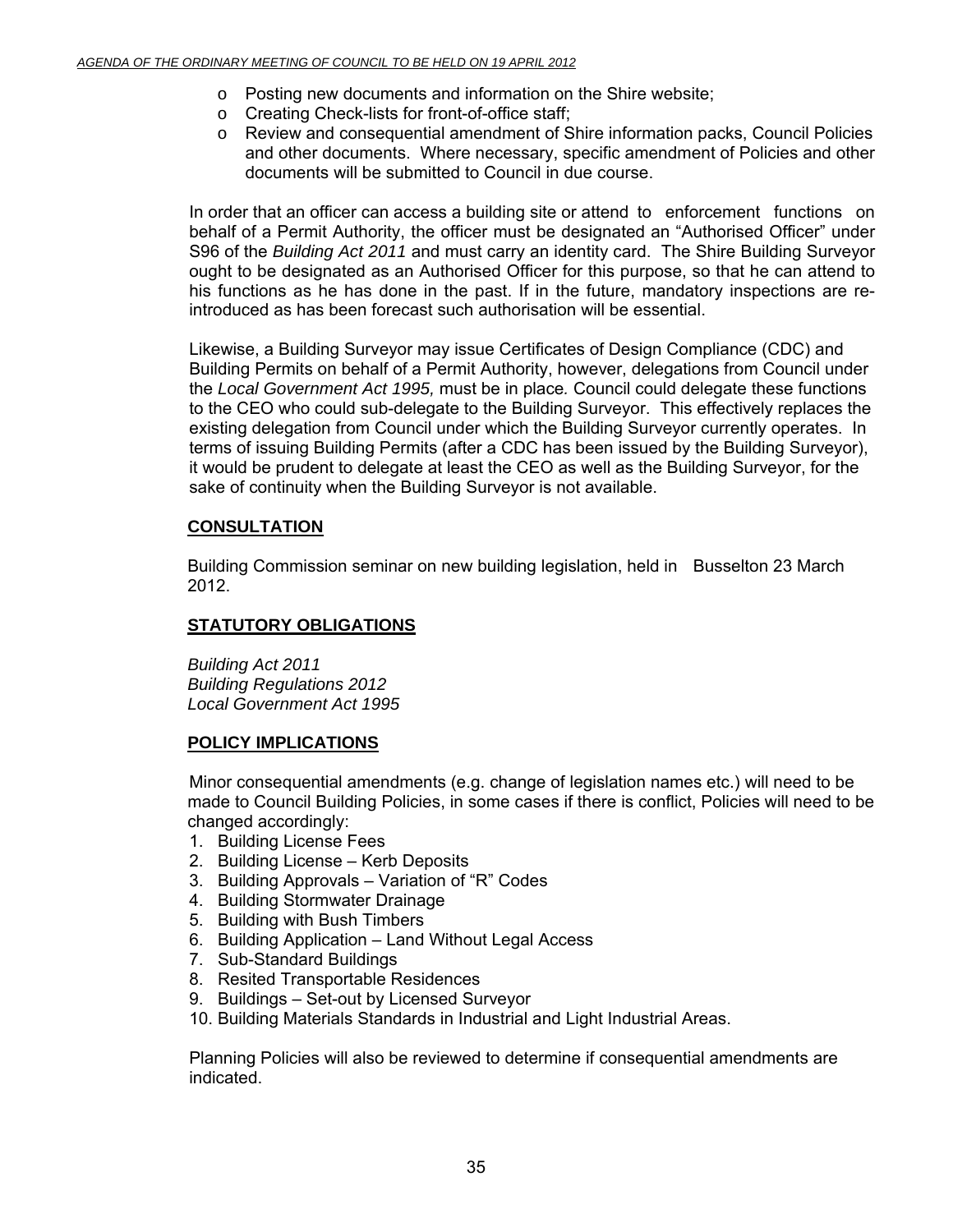# **BUDGET/FINANCIAL IMPLICATIONS**

Nil

# **STRATEGIC IMPLICATIONS**

As the new legislation and arrangements roll-out, there may be impact or opportunities in terms of the Shire's building control operations. One matter that may arise in the future that will have impact is the potential re-introduction of mandatory inspections by the Shire Building Surveyor during a building project (e.g. a new house).

# **SUSTAINABILITY IMPLICATIONS**

- ¾ **Environmental:**  None anticipated
- ¾ **Economic:**  None anticipated
- ¾ **Social:**  There are no known significant social considerations

# **VOTING REQUIREMENTS**

Simple Majority

# **COUNCIL DECISION & OFFICER RECOMMENDATION – ITEM 8.3.8**

**MOVED: Cr Walker SECONDED: Cr Oversby** 

- **1. That Council endorses the delegation of the Building Surveyor under S96 of the**  *Building Act 2011* **to issue Certificates of Design Compliance on behalf of Council in the process of issuing Building Permits. The Chief Executive Officer and the Building Surveyor under the** *Local Government Act 1995***, to issue Building Permits on behalf of the Permit Authority.**
- **2. That Council endorses that the Building Surveyor is designated as an "Authorised Officer" in terms of the Building Act 2011.**
- **3. That Council approves any consequential amendments only (arising from the**  *Building Act 2011* **and the** *Building Regulations 2012***), to Council Policies and other documents, without further reference to Council.**

**CARRIED 7/0 Res 053/12**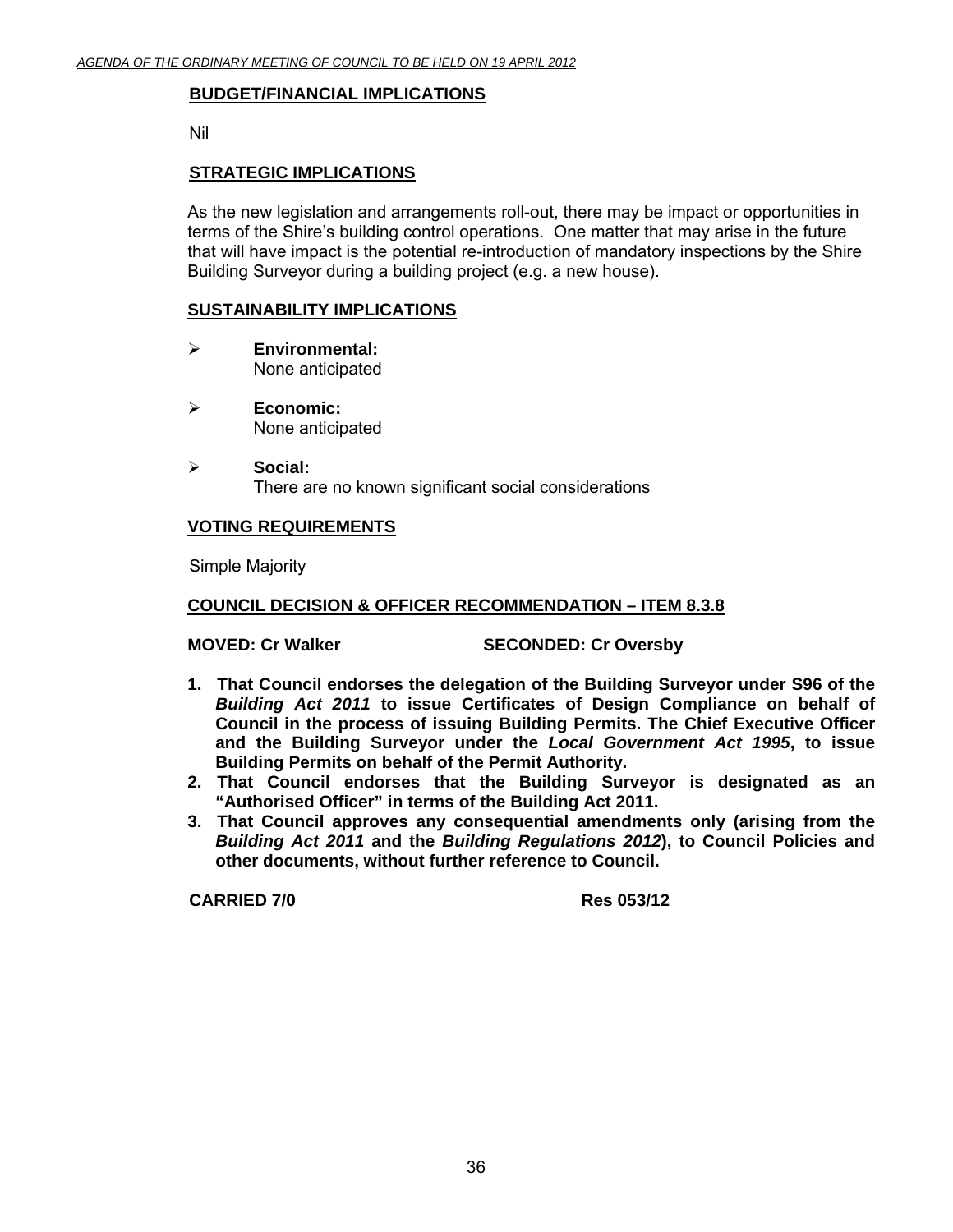## **WITHDRAWN BY CEO– ITEM 8.3.9**

*Reason: The Chief Executive Officer withdrew this item to verify some costs before presenting it.*

 $\mathcal{L}_\mathcal{L} = \{ \mathcal{L}_\mathcal{L} = \{ \mathcal{L}_\mathcal{L} = \{ \mathcal{L}_\mathcal{L} = \{ \mathcal{L}_\mathcal{L} = \{ \mathcal{L}_\mathcal{L} = \{ \mathcal{L}_\mathcal{L} = \{ \mathcal{L}_\mathcal{L} = \{ \mathcal{L}_\mathcal{L} = \{ \mathcal{L}_\mathcal{L} = \{ \mathcal{L}_\mathcal{L} = \{ \mathcal{L}_\mathcal{L} = \{ \mathcal{L}_\mathcal{L} = \{ \mathcal{L}_\mathcal{L} = \{ \mathcal{L}_\mathcal{$ 

## **8.3.9 Vehicle Purchase – approval of additional expenditure**

| Location:                       | N/A            |
|---------------------------------|----------------|
| <b>Applicant:</b>               | N/A            |
| <i>File:</i>                    |                |
| Disclosure of Officer Interest: | None           |
| Date:                           | 13 April 2012  |
| <b>Author:</b>                  | Alan lamb      |
| <b>Authorizing Officer:</b>     | Not applicable |
| Attachments:                    | Nil            |
|                                 |                |

# **9 COMMITTEE REPORTS**

Nil

# **10 MOTIONS OF WHICH PREVIOUS NOTICE HAS BEEN GIVEN**

Nil

# **11 URGENT BUSINESS BY APPROVAL OF THE PRESIDENT OR A MAJORITY OF COUNCILLORS PRESENT**

The Deputy Shire President approved of this late item of business being dealt with.

#### **11.1.1 Boyup Brook Country Music Club**

#### **MOVED: Cr Aird SECONDED: Cr Kaltenrieder**  SECONDED: Cr Kaltenrieder

**That the CEO write to the Boyup Brook Country Music Club to request that it permit a Council Representative to sit on its Management Committee.** 

#### **CARRIED 6/1 Res 054/12**

**11.1.2 Website Renovations Advisory Committee** 

#### **MOVED: Cr Oversby SECONDED: Cr O'Hare**

**That the minutes of the Website Renovations Advisory Committee meeting that was held on 17 April 2012 be received and Council endorse the recommendation and that costs and proposals be sought and bought back to Council.** 

**CARRIED 7/0 Res 055/12** 

**NOTE** 

 **The Committee recommendation was as follows:** 

**That the Shire Council provides the resources to restructure the website and make provision for an ongoing maintenance and update programme.**